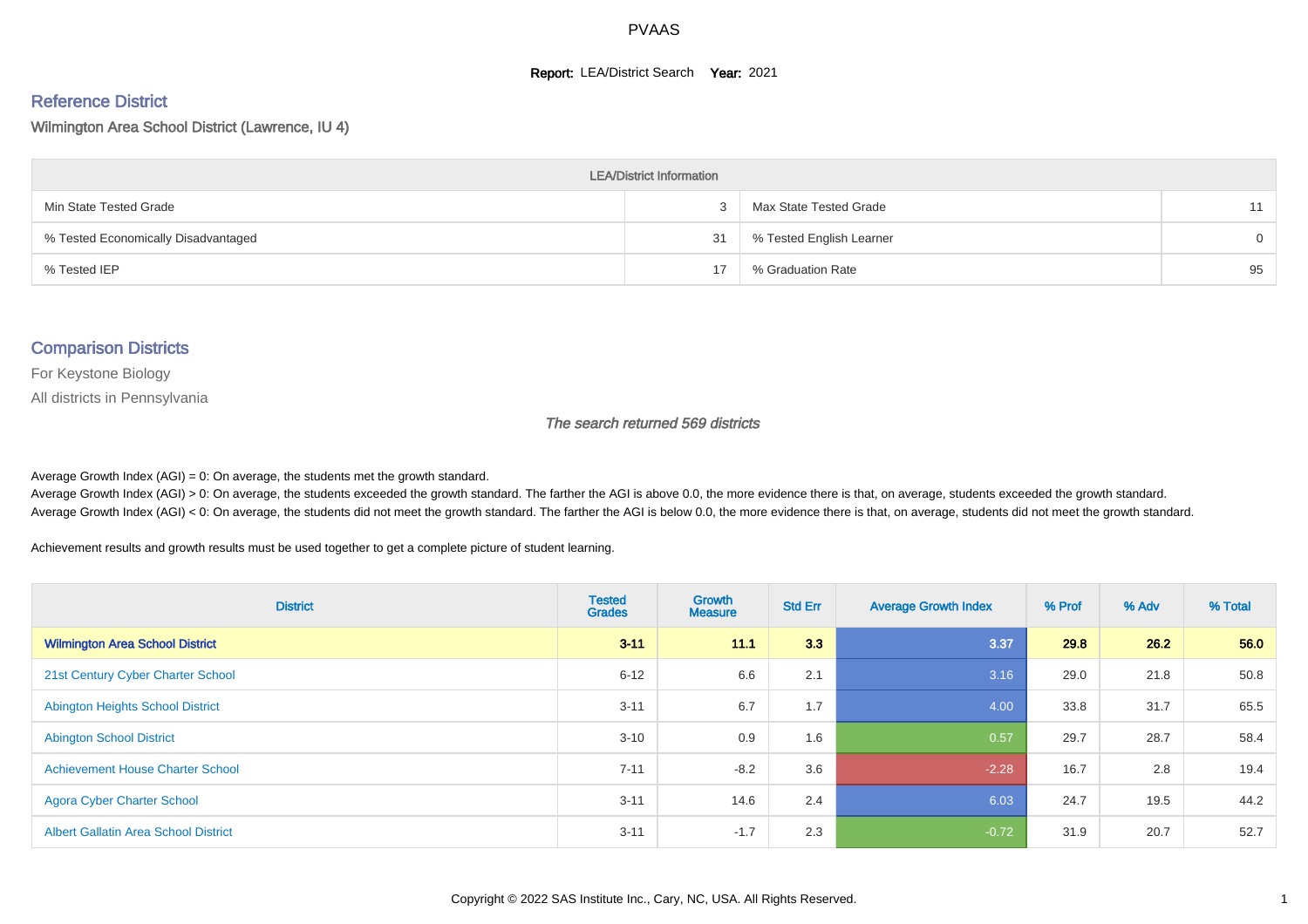| <b>District</b>                                 | <b>Tested</b><br><b>Grades</b> | <b>Growth</b><br><b>Measure</b> | <b>Std Err</b> | <b>Average Growth Index</b> | % Prof | % Adv   | % Total |
|-------------------------------------------------|--------------------------------|---------------------------------|----------------|-----------------------------|--------|---------|---------|
| <b>Wilmington Area School District</b>          | $3 - 11$                       | 11.1                            | 3.3            | 3.37                        | 29.8   | 26.2    | 56.0    |
| <b>Aliquippa School District</b>                | $3 - 11$                       | $-20.0$                         | 3.6            | $-5.54$                     | 1.7    | $0.0\,$ | 1.7     |
| <b>Allegheny Valley School District</b>         | $3 - 11$                       | $-1.9$                          | 3.9            | $-0.48$                     | 31.8   | 11.4    | 43.2    |
| <b>Allegheny-Clarion Valley School District</b> | $3 - 10$                       | 12.3                            | 4.1            | 3.03                        | 33.3   | 19.0    | 52.4    |
| <b>Allentown City School District</b>           | $3-12$                         | $-16.9$                         | 1.4            | $-12.37$                    | 5.9    | 0.4     | 6.3     |
| Altoona Area School District                    | $3-12$                         | 0.1                             | 1.5            | 0.07                        | 29.0   | 13.8    | 42.8    |
| Ambridge Area School District                   | $3 - 12$                       | $-19.4$                         | 2.5            | $-7.64$                     | 23.2   | 5.6     | 28.9    |
| <b>Annville-Cleona School District</b>          | $3 - 12$                       | 1.1                             | 2.4            | 0.45                        | 34.8   | 13.6    | 48.5    |
| <b>Antietam School District</b>                 | $3 - 10$                       | $-9.5$                          | 3.7            | $-2.57$                     | 20.9   | 1.5     | 22.4    |
| <b>Apollo-Ridge School District</b>             | $3-12$                         | 9.5                             | 3.0            | 3.23                        | 34.0   | 9.4     | 43.4    |
| <b>Armstrong School District</b>                | $3 - 11$                       | 9.8                             | 1.6            | 6.22                        | 32.8   | 24.6    | 57.4    |
| Aspira Bilingual Cyber Charter School           | $3 - 11$                       | 5.1                             | 5.8            | 0.87                        | 4.8    | 0.0     | 4.8     |
| <b>Athens Area School District</b>              | $3 - 11$                       | 2.6                             | 2.3            | 1.11                        | 34.9   | 12.3    | 47.3    |
| <b>Austin Area School District</b>              | $3 - 11$                       | 2.6                             | 6.0            | 0.43                        | 25.0   | 18.8    | 43.8    |
| <b>Avella Area School District</b>              | $3 - 12$                       | 1.6                             | 4.7            | 0.34                        | 34.8   | 7.2     | 42.0    |
| <b>Avon Grove Charter School</b>                | $3 - 11$                       | 9.8                             | 3.1            | 3.18                        | 32.4   | 26.0    | 58.4    |
| <b>Avon Grove School District</b>               | $3 - 10$                       | 7.6                             | 1.4            | 5.29                        | 33.7   | 33.2    | 67.0    |
| <b>Avonworth School District</b>                | $3 - 10$                       | $-6.2$                          | 2.3            | $-2.68$                     | 35.9   | 14.1    | 50.0    |
| <b>Bald Eagle Area School District</b>          | $3 - 11$                       | 7.6                             | 2.5            | 3.00                        | 31.6   | 15.6    | 47.3    |
| <b>Baldwin-Whitehall School District</b>        | $3 - 11$                       | $-5.5$                          | 1.9            | $-2.93$                     | 32.0   | 14.7    | 46.7    |
| <b>Bangor Area School District</b>              | $3 - 12$                       | $-1.2$                          | 2.0            | $-0.60$                     | 25.8   | 12.7    | 38.5    |
| <b>Beaver Area School District</b>              | $3 - 10$                       | $-3.0$                          | 2.5            | $-1.16$                     | 25.8   | 27.8    | 53.6    |
| <b>Bedford Area School District</b>             | $3 - 11$                       | 6.4                             | 2.4            | 2.68                        | 31.0   | 20.6    | 51.6    |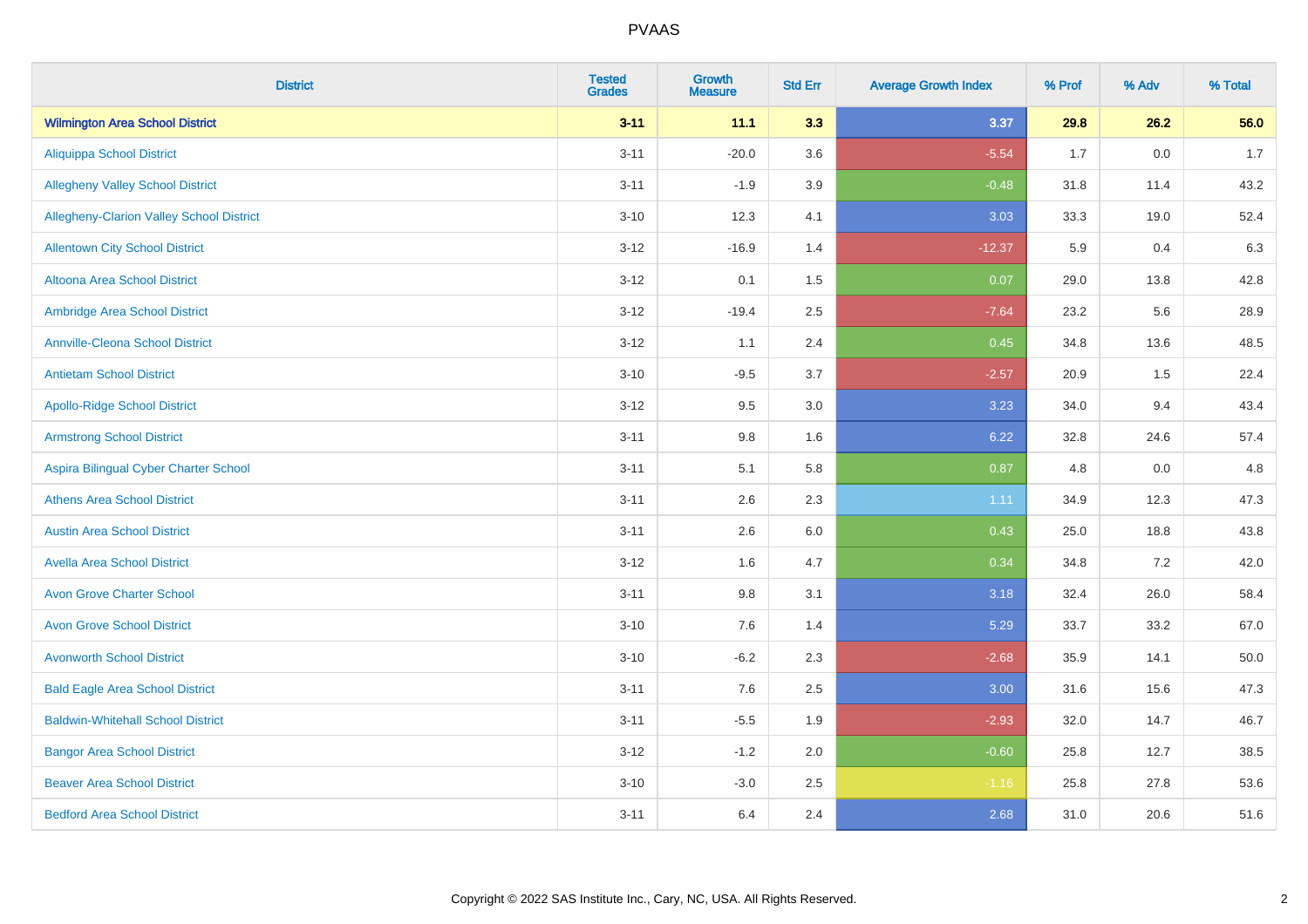| <b>District</b>                              | <b>Tested</b><br><b>Grades</b> | <b>Growth</b><br><b>Measure</b> | <b>Std Err</b> | <b>Average Growth Index</b> | % Prof | % Adv | % Total |
|----------------------------------------------|--------------------------------|---------------------------------|----------------|-----------------------------|--------|-------|---------|
| <b>Wilmington Area School District</b>       | $3 - 11$                       | 11.1                            | 3.3            | 3.37                        | 29.8   | 26.2  | 56.0    |
| <b>Belle Vernon Area School District</b>     | $3 - 11$                       | 11.1                            | 2.3            | 4.88                        | 31.6   | 25.4  | 57.1    |
| <b>Bellefonte Area School District</b>       | $3 - 11$                       | 6.7                             | 2.0            | 3.34                        | 28.8   | 21.5  | 50.2    |
| <b>Bellwood-Antis School District</b>        | $3 - 10$                       | 3.5                             | 2.8            | 1.24                        | 40.9   | 19.4  | 60.2    |
| <b>Belmont Charter School</b>                | $3 - 10$                       | 2.2                             | 3.4            | 0.64                        | 5.3    | 1.8   | 7.0     |
| <b>Bensalem Township School District</b>     | $3 - 11$                       | 1.0                             | 1.6            | 0.63                        | 24.3   | 10.7  | 34.9    |
| <b>Benton Area School District</b>           | $3 - 10$                       | 8.1                             | 4.0            | 2.01                        | 35.7   | 28.6  | 64.3    |
| <b>Bentworth School District</b>             | $3 - 11$                       | 7.0                             | 3.0            | 2.36                        | 26.6   | 17.0  | 43.6    |
| <b>Berlin Brothersvalley School District</b> | $3 - 11$                       | 19.6                            | 4.0            | 4.93                        | 28.3   | 41.3  | 69.6    |
| <b>Bermudian Springs School District</b>     | $3 - 11$                       | 2.5                             | 2.4            | 1.05                        | 31.8   | 23.5  | 55.3    |
| <b>Berwick Area School District</b>          | $3 - 11$                       | $-6.9$                          | 2.4            | $-2.84$                     | 22.3   | 11.5  | 33.8    |
| <b>Bethel Park School District</b>           | $3 - 11$                       | $-4.4$                          | 1.7            | $-2.62$                     | 40.1   | 27.3  | 67.4    |
| <b>Bethlehem Area School District</b>        | $3 - 11$                       | $-4.5$                          | 1.1            | $-3.91$                     | 20.4   | 11.3  | 31.7    |
| <b>Bethlehem-Center School District</b>      | $3 - 10$                       | 2.1                             | 3.5            | 0.59                        | 32.3   | 4.6   | 36.9    |
| <b>Big Beaver Falls Area School District</b> | $3 - 11$                       | $-17.9$                         | 2.8            | $-6.27$                     | 9.4    | 2.8   | 12.2    |
| <b>Big Spring School District</b>            | $3 - 11$                       | $-9.8$                          | 2.3            | $-4.32$                     | 23.6   | 12.9  | 36.5    |
| <b>Blackhawk School District</b>             | $3 - 11$                       | 2.0                             | 2.3            | 0.87                        | 34.6   | 20.7  | 55.3    |
| <b>Blacklick Valley School District</b>      | $3 - 11$                       | $-0.9$                          | 3.9            | $-0.23$                     | 7.7    | 7.7   | 15.4    |
| <b>Blairsville-Saltsburg School District</b> | $3 - 11$                       | $-7.5$                          | 2.8            | $-2.67$                     | 20.1   | 8.2   | 28.3    |
| <b>Bloomsburg Area School District</b>       | $3 - 10$                       | 4.3                             | 3.4            | 1.26                        | 36.5   | 20.6  | 57.1    |
| <b>Blue Mountain School District</b>         | $3 - 10$                       | 12.2                            | 2.1            | 5.81                        | 30.7   | 26.1  | 56.8    |
| <b>Blue Ridge School District</b>            | $3 - 11$                       | 8.3                             | 3.7            | 2.24                        | 29.6   | 9.3   | 38.9    |
| <b>Boyertown Area School District</b>        | $3 - 11$                       | $-2.9$                          | 1.4            | $-2.06$                     | 30.8   | 22.6  | 53.4    |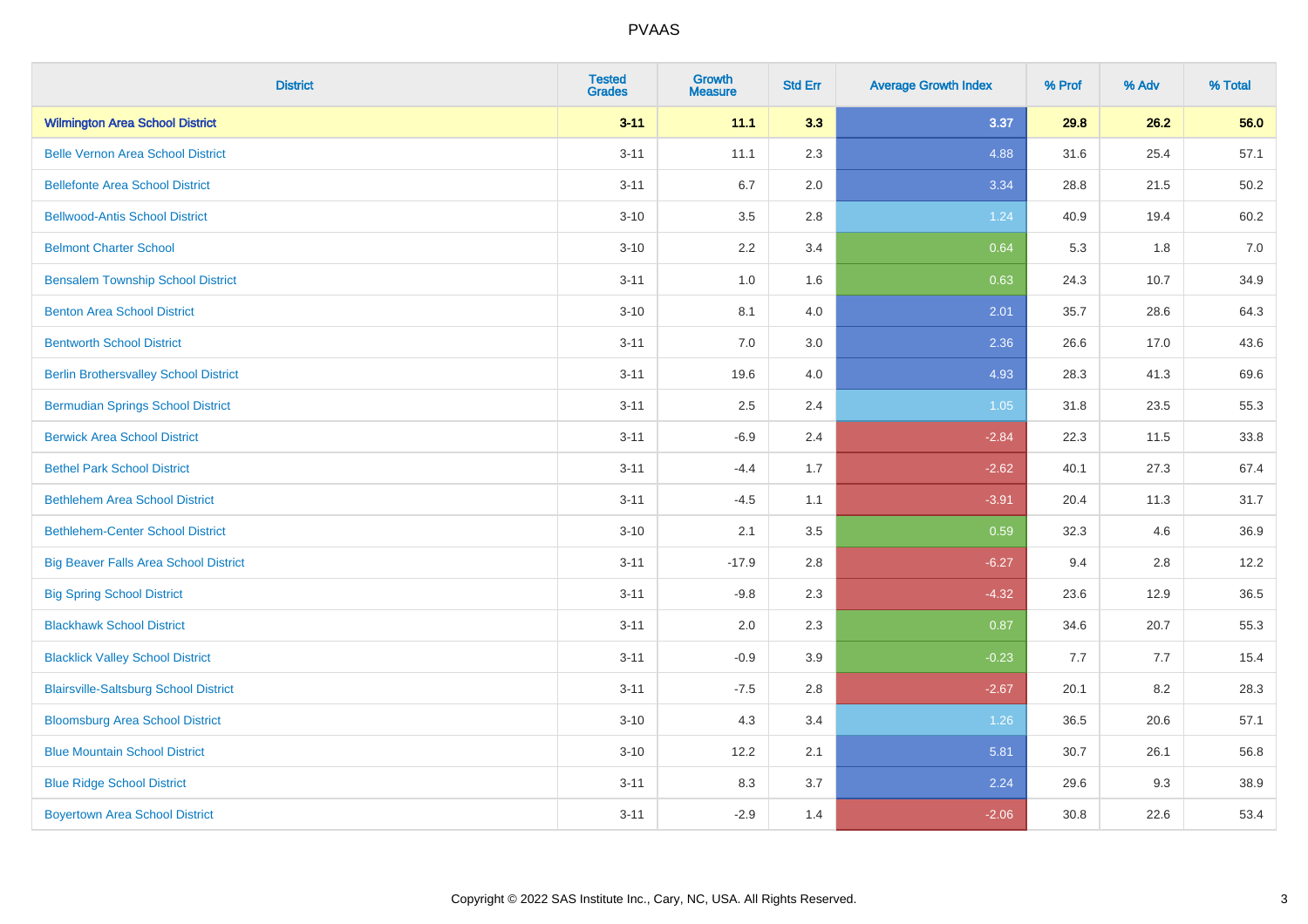| <b>District</b>                                 | <b>Tested</b><br><b>Grades</b> | <b>Growth</b><br><b>Measure</b> | <b>Std Err</b> | <b>Average Growth Index</b> | % Prof | % Adv | % Total |
|-------------------------------------------------|--------------------------------|---------------------------------|----------------|-----------------------------|--------|-------|---------|
| <b>Wilmington Area School District</b>          | $3 - 11$                       | 11.1                            | 3.3            | 3.37                        | 29.8   | 26.2  | 56.0    |
| Boys Latin Of Philadelphia Charter School       | $6 - 12$                       | $-8.0$                          | 2.7            | $-3.02$                     | 1.4    | 0.0   | 1.4     |
| <b>Bradford Area School District</b>            | $3 - 12$                       | $-1.8$                          | 2.3            | $-0.79$                     | 31.2   | 16.7  | 47.9    |
| <b>Brandywine Heights Area School District</b>  | $3 - 11$                       | 5.8                             | 2.6            | 2.27                        | 27.7   | 28.6  | 56.2    |
| <b>Brentwood Borough School District</b>        | $3 - 11$                       | 1.3                             | 3.0            | 0.44                        | 20.2   | 16.0  | 36.2    |
| <b>Bristol Borough School District</b>          | $3 - 12$                       | $-5.9$                          | 2.9            | $-2.00$                     | 27.8   | 3.3   | 31.1    |
| <b>Bristol Township School District</b>         | $3 - 11$                       | $-7.4$                          | 1.4            | $-5.32$                     | 13.8   | 4.6   | 18.4    |
| <b>Brockway Area School District</b>            | $3 - 11$                       | $-0.4$                          | 3.5            | $-0.11$                     | 41.2   | 13.8  | 55.0    |
| <b>Brookville Area School District</b>          | $3 - 11$                       | 6.8                             | 3.1            | 2.19                        | 46.1   | 14.6  | 60.7    |
| <b>Brownsville Area School District</b>         | $3 - 12$                       | 3.9                             | 3.8            | 1.04                        | 22.0   | 8.5   | 30.5    |
| <b>Bucks County Technical High School</b>       | $9 - 10$                       | $-2.9$                          | 2.2            | $-1.29$                     | 27.7   | 10.4  | 38.2    |
| <b>Burgettstown Area School District</b>        | $3 - 11$                       | $-11.2$                         | 3.2            | $-3.46$                     | 16.0   | 2.7   | 18.7    |
| <b>Burrell School District</b>                  | $3 - 11$                       | $-1.5$                          | 3.3            | $-0.44$                     | 27.8   | 17.7  | 45.6    |
| <b>Butler Area School District</b>              | $3 - 11$                       | $-14.1$                         | 1.5            | $-9.60$                     | 26.4   | 11.1  | 37.5    |
| California Area School District                 | $3 - 10$                       | $-13.7$                         | 4.5            | $-3.06$                     | 41.7   | 16.7  | 58.3    |
| <b>Cambria Heights School District</b>          | $3 - 10$                       | $-6.2$                          | 2.9            | $-2.11$                     | 25.0   | 13.0  | 38.0    |
| <b>Cameron County School District</b>           | $3 - 12$                       | $-5.0$                          | 4.4            | $-1.12$                     | 34.9   | 4.8   | 39.7    |
| <b>Camp Hill School District</b>                | $3 - 12$                       | 20.7                            | 2.9            | 7.00                        | 32.3   | 41.4  | 73.7    |
| <b>Canon-Mcmillan School District</b>           | $3 - 11$                       | $-5.0$                          | $1.5\,$        | $-3.25$                     | 30.8   | 28.5  | 59.3    |
| <b>Canton Area School District</b>              | $3 - 11$                       | 8.4                             | 2.9            | 2.92                        | 13.8   | 23.0  | 36.8    |
| Capital Area School for the Arts Charter School | $9 - 11$                       | 14.2                            | 4.5            | 3.13                        | 27.5   | 30.0  | 57.5    |
| <b>Carbon Career &amp; Technical Institute</b>  | $9 - 11$                       | $-9.3$                          | 3.2            | $-2.92$                     | 19.6   | 2.2   | 21.7    |
| <b>Carbondale Area School District</b>          | $3 - 10$                       | $-2.8$                          | 3.2            | $-0.87$                     | 27.5   | 2.9   | 30.4    |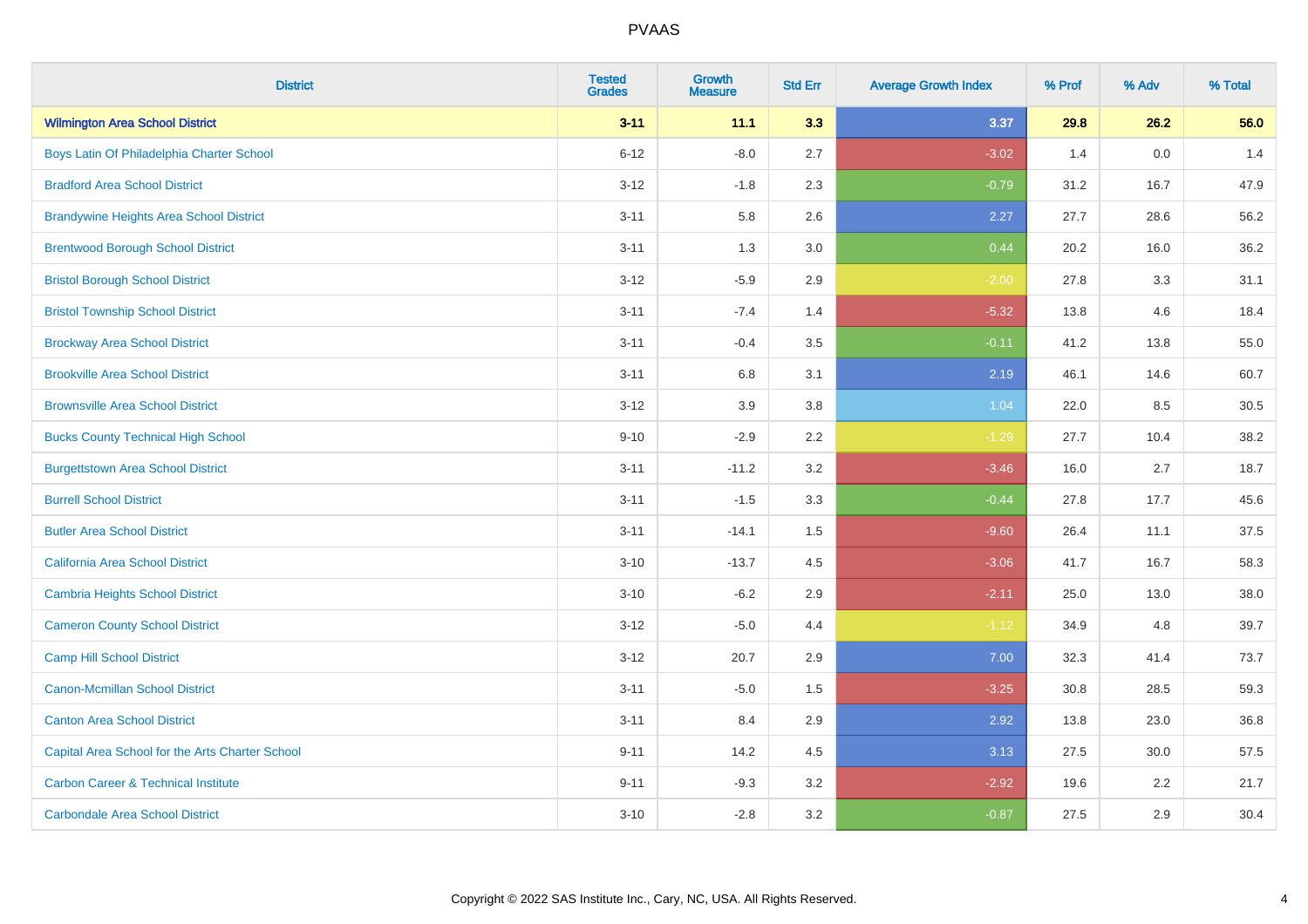| <b>District</b>                                         | <b>Tested</b><br><b>Grades</b> | <b>Growth</b><br><b>Measure</b> | <b>Std Err</b> | <b>Average Growth Index</b> | % Prof | % Adv   | % Total |
|---------------------------------------------------------|--------------------------------|---------------------------------|----------------|-----------------------------|--------|---------|---------|
| <b>Wilmington Area School District</b>                  | $3 - 11$                       | 11.1                            | 3.3            | 3.37                        | 29.8   | 26.2    | 56.0    |
| <b>Carlisle Area School District</b>                    | $3 - 11$                       | $-5.2$                          | 1.7            | $-2.99$                     | 28.0   | 19.3    | 47.3    |
| <b>Carlynton School District</b>                        | $3 - 11$                       | $-2.0$                          | 3.2            | $-0.62$                     | 27.9   | 5.2     | 33.1    |
| <b>Carmichaels Area School District</b>                 | $3 - 10$                       | $-7.0$                          | 3.1            | $-2.30$                     | 17.8   | 9.6     | 27.4    |
| Catasauqua Area School District                         | $3 - 12$                       | $-7.3$                          | 2.8            | $-2.58$                     | 27.1   | 11.2    | 38.3    |
| <b>Centennial School District</b>                       | $3 - 10$                       | 1.5                             | 1.5            | 0.98                        | 23.6   | 12.4    | 36.0    |
| Center For Student Learning Charter School At Pennsbury | $6 - 12$                       | $-3.3$                          | 6.0            | $-0.55$                     | 23.1   | 0.0     | 23.1    |
| <b>Central Bucks School District</b>                    | $3 - 11$                       | 15.5                            | 0.9            | 17.94                       | 34.8   | 41.4    | 76.2    |
| <b>Central Cambria School District</b>                  | $3 - 11$                       | $-12.7$                         | 2.3            | $-5.61$                     | 19.4   | 7.4     | 26.9    |
| <b>Central Columbia School District</b>                 | $3-12$                         | 0.3                             | 2.3            | 0.12                        | 25.4   | 37.6    | 63.0    |
| <b>Central Dauphin School District</b>                  | $3 - 11$                       | $-5.2$                          | 1.2            | $-4.24$                     | 29.3   | 8.7     | 38.0    |
| <b>Central Fulton School District</b>                   | $3 - 11$                       | $-13.3$                         | 3.2            | $-4.20$                     | 18.1   | 9.7     | 27.8    |
| <b>Central Greene School District</b>                   | $3 - 11$                       | $-0.4$                          | 2.5            | $-0.15$                     | 27.8   | 14.8    | 42.6    |
| <b>Central Valley School District</b>                   | $3 - 10$                       | 4.7                             | 2.6            | 1.83                        | 37.8   | 18.5    | 56.3    |
| <b>Central York School District</b>                     | $3-12$                         | 12.9                            | 1.5            | 8.64                        | 31.4   | 24.1    | 55.5    |
| <b>Chambersburg Area School District</b>                | $3 - 11$                       | $-5.6$                          | 1.3            | $-4.42$                     | 24.2   | 15.2    | 39.4    |
| <b>Charleroi School District</b>                        | $3 - 11$                       | $-4.3$                          | 2.7            | $-1.55$                     | 22.2   | 15.9    | 38.1    |
| <b>Chartiers Valley School District</b>                 | $3 - 11$                       | $-9.1$                          | 2.1            | $-4.23$                     | 20.7   | 17.4    | 38.0    |
| <b>Chartiers-Houston School District</b>                | $3 - 10$                       | $-16.5$                         | 3.5            | $-4.79$                     | 26.3   | 6.6     | 32.9    |
| <b>Cheltenham School District</b>                       | $3 - 11$                       | $-17.6$                         | 2.0            | $-8.74$                     | 24.4   | 8.3     | 32.6    |
| <b>Chester Charter Scholars Academy Charter School</b>  | $3 - 12$                       | $-6.2$                          | 3.3            | $-1.88$                     | 2.2    | 0.0     | 2.2     |
| <b>Chester-Upland School District</b>                   | $3 - 11$                       | $-3.6$                          | 2.6            | $-1.38$                     | 1.6    | $0.0\,$ | 1.6     |
| <b>Chestnut Ridge School District</b>                   | $3-12$                         | 4.0                             | 2.9            | 1.38                        | 33.2   | 11.0    | 44.2    |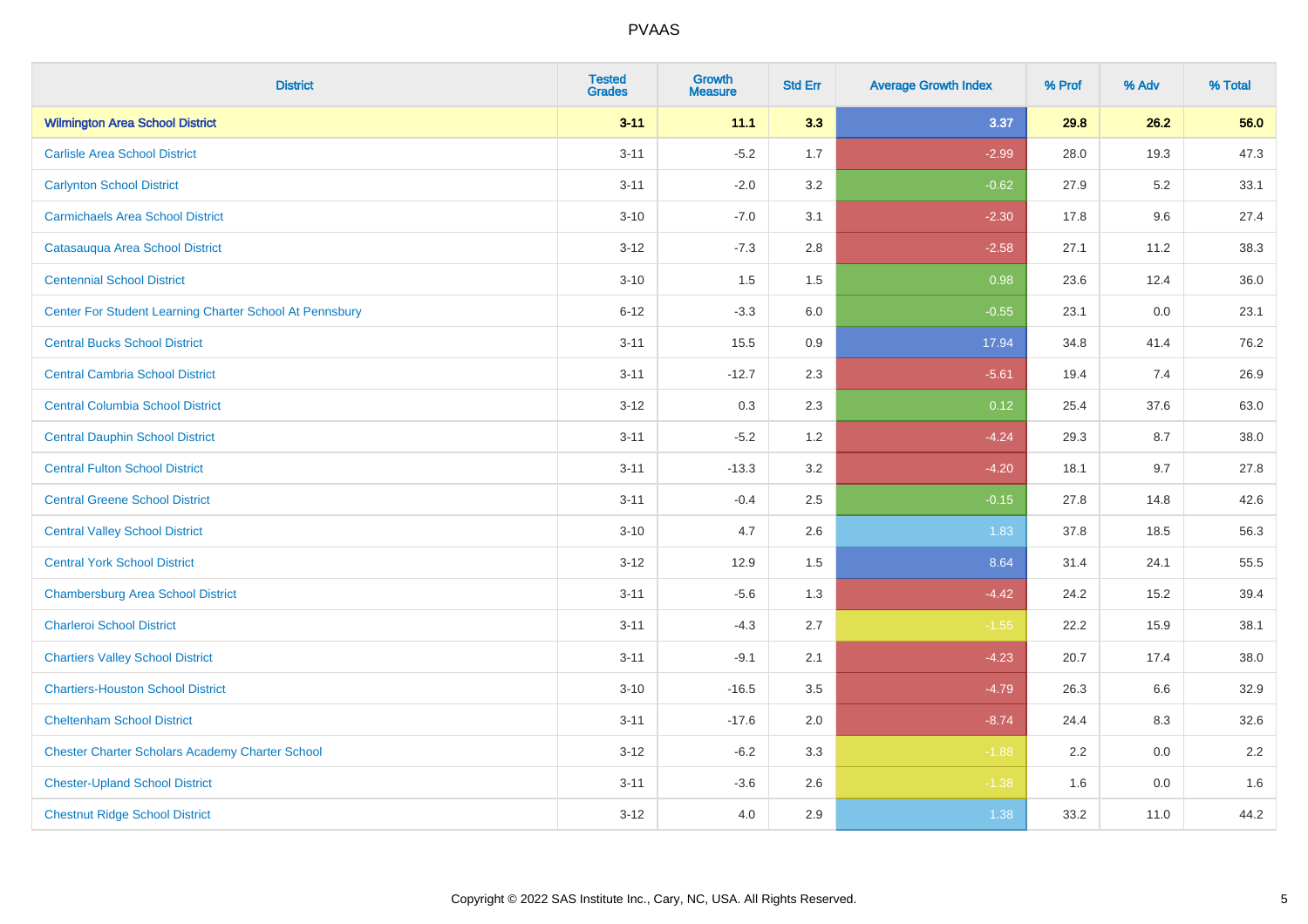| <b>District</b>                                    | <b>Tested</b><br><b>Grades</b> | <b>Growth</b><br><b>Measure</b> | <b>Std Err</b> | <b>Average Growth Index</b> | % Prof  | % Adv   | % Total |
|----------------------------------------------------|--------------------------------|---------------------------------|----------------|-----------------------------|---------|---------|---------|
| <b>Wilmington Area School District</b>             | $3 - 11$                       | 11.1                            | 3.3            | 3.37                        | 29.8    | 26.2    | 56.0    |
| <b>Chichester School District</b>                  | $3 - 11$                       | $-1.8$                          | 4.2            | $-0.44$                     | 40.0    | 14.0    | 54.0    |
| <b>City CHS</b>                                    | $10 - 11$                      | $-5.6$                          | 2.4            | $-2.34$                     | 15.9    | 1.5     | 17.4    |
| <b>Clairton City School District</b>               | $3 - 11$                       | $-1.6$                          | $5.0\,$        | $-0.32$                     | $3.8\,$ | 0.5     | 4.4     |
| <b>Clarion Area School District</b>                | $3 - 11$                       | 3.2                             | 3.7            | 0.88                        | 31.7    | 13.3    | 45.0    |
| <b>Clarion-Limestone Area School District</b>      | $3 - 12$                       | $-10.0$                         | 3.6            | $-2.76$                     | 28.3    | 20.0    | 48.3    |
| <b>Claysburg-Kimmel School District</b>            | $3 - 11$                       | $-1.2$                          | 5.2            | $-0.22$                     | 5.0     | $0.0\,$ | $5.0$   |
| <b>Clearfield Area School District</b>             | $3 - 10$                       | $-1.3$                          | 3.7            | $-0.34$                     | 43.9    | 24.6    | 68.4    |
| <b>Coatesville Area School District</b>            | $3 - 11$                       | $-9.5$                          | 1.6            | $-5.81$                     | 12.8    | 3.3     | 16.2    |
| <b>Cocalico School District</b>                    | $3 - 11$                       | 12.3                            | 1.9            | 6.48                        | 28.2    | 32.3    | 60.5    |
| <b>Collegium Charter School</b>                    | $3 - 10$                       | 21.2                            | 2.6            | 8.18                        | 25.4    | 16.4    | 41.8    |
| <b>Colonial School District</b>                    | $3 - 11$                       | 22.1                            | 1.6            | 13.55                       | 27.2    | 43.5    | 70.6    |
| <b>Columbia Borough School District</b>            | $3 - 12$                       | $-1.1$                          | 3.6            | $-0.31$                     | 17.2    | 1.7     | 19.0    |
| <b>Columbia-Montour AVTS</b>                       | $9 - 10$                       | $-7.1$                          | 2.8            | $-2.52$                     | 19.5    | 3.2     | 22.7    |
| <b>Commodore Perry School District</b>             | $3 - 11$                       | $-10.4$                         | 4.5            | $-2.30$                     | 29.4    | 5.9     | 35.3    |
| <b>Commonwealth Charter Academy Charter School</b> | $3 - 10$                       | 4.2                             | 1.6            | 2.68                        | 27.0    | 15.6    | 42.5    |
| Community Academy Of Philadelphia Charter School   | $3 - 11$                       | 0.1                             | 2.6            | 0.06                        | 9.7     | 2.6     | 12.4    |
| <b>Conemaugh Township Area School District</b>     | $3 - 12$                       | 4.8                             | 3.5            | 1.39                        | 30.9    | 27.8    | 58.8    |
| <b>Conemaugh Valley School District</b>            | $3 - 12$                       | $-6.3$                          | 4.1            | $-1.54$                     | 23.7    | 5.1     | 28.8    |
| <b>Conestoga Valley School District</b>            | $3 - 11$                       | 2.4                             | 1.7            | 1.43                        | 35.0    | 23.5    | 58.5    |
| <b>Conewago Valley School District</b>             | $3 - 12$                       | 7.6                             | 1.7            | 4.46                        | 41.3    | 19.4    | 60.6    |
| <b>Conneaut School District</b>                    | $3 - 12$                       | $-2.3$                          | 2.6            | $-0.91$                     | 27.4    | 9.7     | 37.1    |
| <b>Connellsville Area School District</b>          | $3 - 11$                       | $-5.3$                          | 2.0            | $-2.67$                     | 24.2    | 5.0     | 29.1    |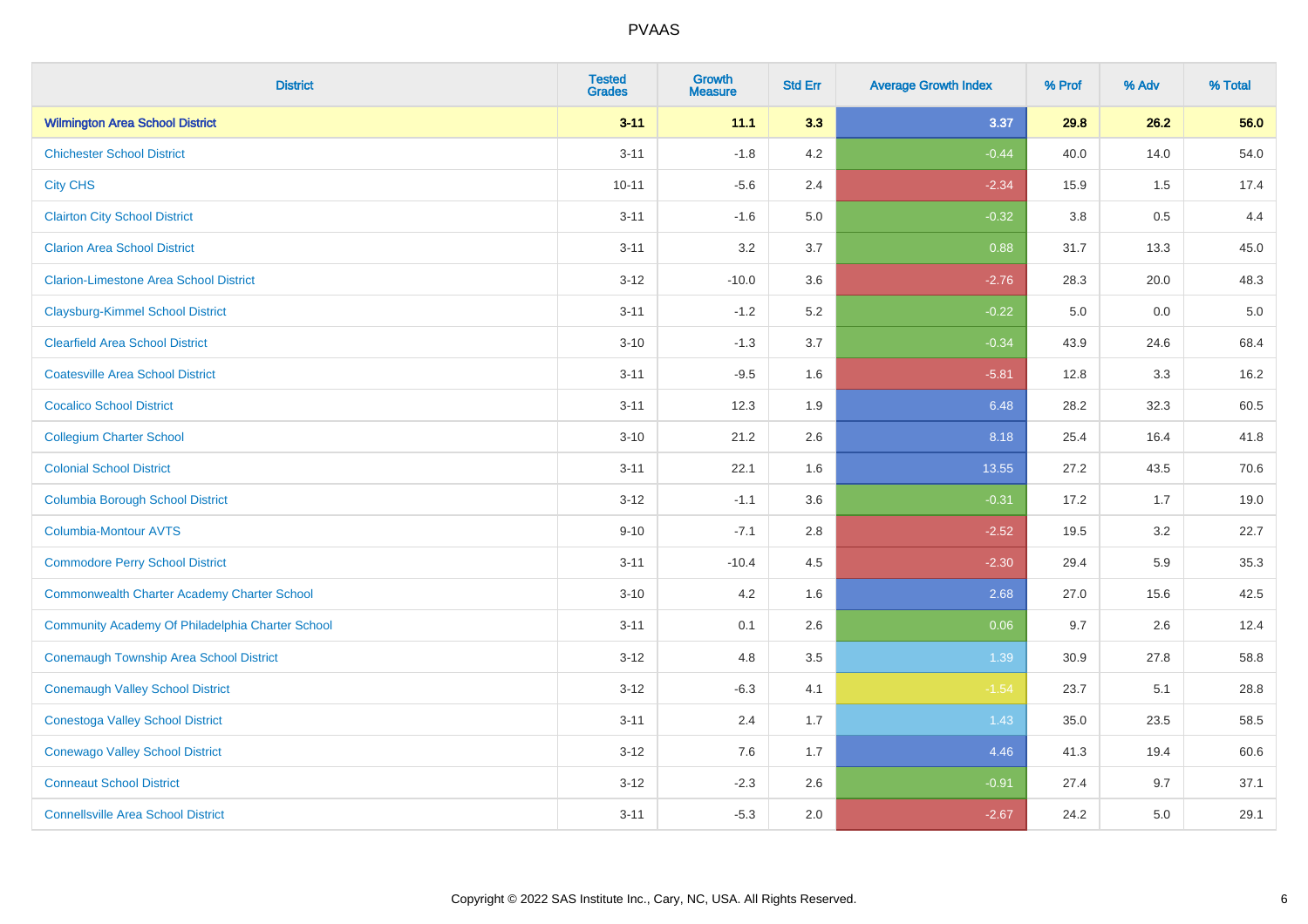| <b>District</b>                           | <b>Tested</b><br><b>Grades</b> | Growth<br><b>Measure</b> | <b>Std Err</b> | <b>Average Growth Index</b> | % Prof | % Adv | % Total |
|-------------------------------------------|--------------------------------|--------------------------|----------------|-----------------------------|--------|-------|---------|
| <b>Wilmington Area School District</b>    | $3 - 11$                       | 11.1                     | 3.3            | 3.37                        | 29.8   | 26.2  | 56.0    |
| <b>Conrad Weiser Area School District</b> | $3 - 11$                       | 7.1                      | 2.1            | 3.34                        | 28.2   | 14.4  | 42.6    |
| <b>Cornell School District</b>            | $3 - 11$                       | $-5.5$                   | 4.6            | $-1.20$                     | 11.3   | 3.2   | 14.5    |
| <b>Cornwall-Lebanon School District</b>   | $3 - 11$                       | $8.2\,$                  | 1.6            | 5.24                        | 28.0   | 20.5  | 48.6    |
| <b>Corry Area School District</b>         | $3 - 11$                       | $-6.8$                   | 2.3            | $-3.01$                     | 24.0   | 8.8   | 32.8    |
| <b>Coudersport Area School District</b>   | $3 - 11$                       | 14.8                     | 3.4            | 4.33                        | 34.7   | 28.0  | 62.7    |
| <b>Council Rock School District</b>       | $3 - 11$                       | 13.5                     | 1.1            | 12.27                       | 32.0   | 35.4  | 67.4    |
| <b>Cranberry Area School District</b>     | $3 - 12$                       | $-0.9$                   | 3.1            | $-0.29$                     | 25.5   | 9.7   | 35.2    |
| <b>Crawford Central School District</b>   | $3 - 11$                       | 5.7                      | 2.1            | 2.71                        | 26.4   | 15.8  | 42.1    |
| <b>Crestwood School District</b>          | $3 - 11$                       | $-3.4$                   | $2.2\,$        | $-1.52$                     | 33.1   | 21.7  | 54.9    |
| <b>Cumberland Valley School District</b>  | $3 - 12$                       | 18.6                     | 1.2            | 15.79                       | 31.3   | 39.2  | 70.5    |
| <b>Dallas School District</b>             | $3 - 11$                       | 8.1                      | 2.1            | 3.87                        | 32.4   | 22.4  | 54.8    |
| <b>Dallastown Area School District</b>    | $3 - 11$                       | 19.9                     | 1.4            | 14.14                       | 36.8   | 34.2  | 71.0    |
| Daniel Boone Area School District         | $3 - 12$                       | 0.9                      | 1.9            | 0.46                        | 28.9   | 22.0  | 51.0    |
| <b>Danville Area School District</b>      | $3 - 11$                       | 18.4                     | 2.6            | 7.19                        | 32.0   | 46.1  | 78.1    |
| <b>Dauphin County Technical School</b>    | $9 - 11$                       | $-3.9$                   | 2.3            | $-1.67$                     | 18.3   | 11.1  | 29.3    |
| <b>Deer Lakes School District</b>         | $3 - 11$                       | $-10.0$                  | 2.5            | $-4.02$                     | 27.7   | 9.9   | 37.6    |
| <b>Delaware Valley School District</b>    | $3 - 11$                       | 15.7                     | 1.6            | 9.62                        | 36.7   | 32.1  | 68.8    |
| <b>Derry Area School District</b>         | $3 - 11$                       | $-11.8$                  | 2.6            | $-4.53$                     | 34.8   | 6.1   | 40.9    |
| <b>Derry Township School District</b>     | $3 - 10$                       | 20.1                     | 2.0            | 10.20                       | 32.8   | 46.9  | 79.7    |
| <b>Donegal School District</b>            | $3 - 12$                       | 5.9                      | 2.2            | 2.72                        | 34.1   | 23.1  | 57.2    |
| <b>Dover Area School District</b>         | $3 - 12$                       | 7.1                      | 1.9            | 3.78                        | 33.0   | 18.7  | 51.7    |
| Downingtown Area School District          | $3 - 11$                       | 4.4                      | 1.1            | 4.06                        | 30.1   | 32.0  | 62.2    |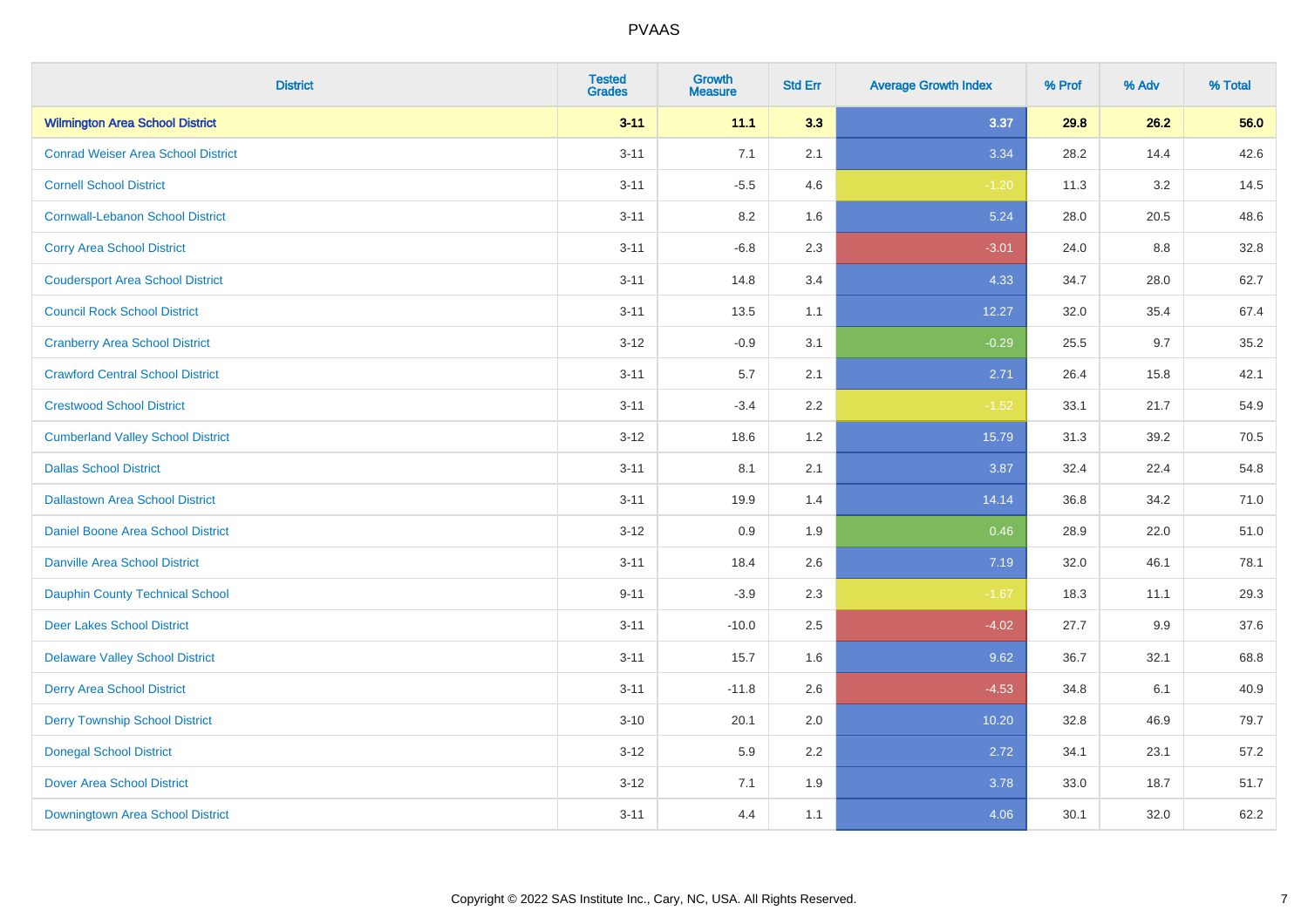| <b>District</b>                                   | <b>Tested</b><br><b>Grades</b> | <b>Growth</b><br><b>Measure</b> | <b>Std Err</b> | <b>Average Growth Index</b> | % Prof | % Adv | % Total |
|---------------------------------------------------|--------------------------------|---------------------------------|----------------|-----------------------------|--------|-------|---------|
| <b>Wilmington Area School District</b>            | $3 - 11$                       | 11.1                            | 3.3            | 3.37                        | 29.8   | 26.2  | 56.0    |
| Dr Robert Ketterer Charter School Inc             | $6 - 12$                       | 7.1                             | 4.3            | 1.66                        | 7.3    | 1.7   | 9.0     |
| <b>Dubois Area School District</b>                | $3 - 11$                       | $-2.8$                          | 2.0            | $-1.37$                     | 35.5   | 19.0  | 54.6    |
| <b>Dunmore School District</b>                    | $3 - 11$                       | $-12.2$                         | 2.7            | $-4.51$                     | 15.0   | 5.3   | 20.4    |
| <b>East Allegheny School District</b>             | $3 - 11$                       | $-6.4$                          | 3.0            | $-2.11$                     | 21.0   | 7.4   | 28.4    |
| <b>East Lycoming School District</b>              | $3 - 11$                       | $-10.9$                         | 2.1            | $-5.08$                     | 22.5   | 8.2   | 30.8    |
| <b>East Penn School District</b>                  | $3 - 11$                       | 8.9                             | 1.2            | 7.61                        | 32.8   | 26.4  | 59.2    |
| East Pennsboro Area School District               | $3 - 11$                       | 4.8                             | 2.1            | 2.26                        | 36.8   | 16.9  | 53.7    |
| East Stroudsburg Area School District             | $3 - 11$                       | $-4.9$                          | 1.4            | $-3.38$                     | 22.7   | 12.5  | 35.2    |
| <b>Eastern Lancaster County School District</b>   | $3 - 12$                       | 2.9                             | 3.2            | 0.91                        | 35.2   | 36.4  | 71.6    |
| Eastern Lebanon County School District            | $3 - 11$                       | 4.0                             | 2.1            | 1.89                        | 23.5   | 11.5  | 35.0    |
| <b>Eastern York School District</b>               | $3 - 11$                       | $-6.2$                          | 2.3            | $-2.70$                     | 27.8   | 18.5  | 46.4    |
| <b>Easton Area School District</b>                | $3 - 12$                       | 6.3                             | 1.3            | 4.91                        | 24.1   | 13.0  | 37.1    |
| <b>Elizabeth Forward School District</b>          | $3 - 11$                       | $-5.5$                          | 2.5            | $-2.25$                     | 32.2   | 12.8  | 45.0    |
| <b>Elizabethtown Area School District</b>         | $3 - 12$                       | 7.1                             | 1.7            | 4.19                        | 36.4   | 27.6  | 64.0    |
| <b>Elk Lake School District</b>                   | $3 - 11$                       | $-6.1$                          | 2.9            | $-2.12$                     | 26.3   | 11.6  | 37.9    |
| <b>Ellwood City Area School District</b>          | $3 - 11$                       | $-12.5$                         | 3.1            | $-4.00$                     | 26.7   | 8.7   | 35.4    |
| <b>Environmental Charter School At Frick Park</b> | $3-9$                          | $-6.2$                          | 3.7            | $-1.67$                     | 25.9   | 3.4   | 29.3    |
| <b>Ephrata Area School District</b>               | $3 - 11$                       | $6.8\,$                         | 1.7            | 4.08                        | 31.6   | 17.1  | 48.8    |
| <b>Erie City School District</b>                  | $3 - 12$                       | $-4.5$                          | 1.4            | $-3.09$                     | 13.4   | 6.7   | 20.1    |
| Esperanza Academy Charter School                  | $4 - 11$                       | 2.1                             | 2.1            | 1.01                        | 14.2   | 3.6   | 17.8    |
| <b>Esperanza Cyber Charter School</b>             | $3 - 11$                       | 7.1                             | 6.1            | $1.15$                      | 8.8    | 2.9   | 11.8    |
| <b>Everett Area School District</b>               | $3 - 11$                       | $-1.1$                          | 3.1            | $-0.34$                     | 34.2   | 13.2  | 47.4    |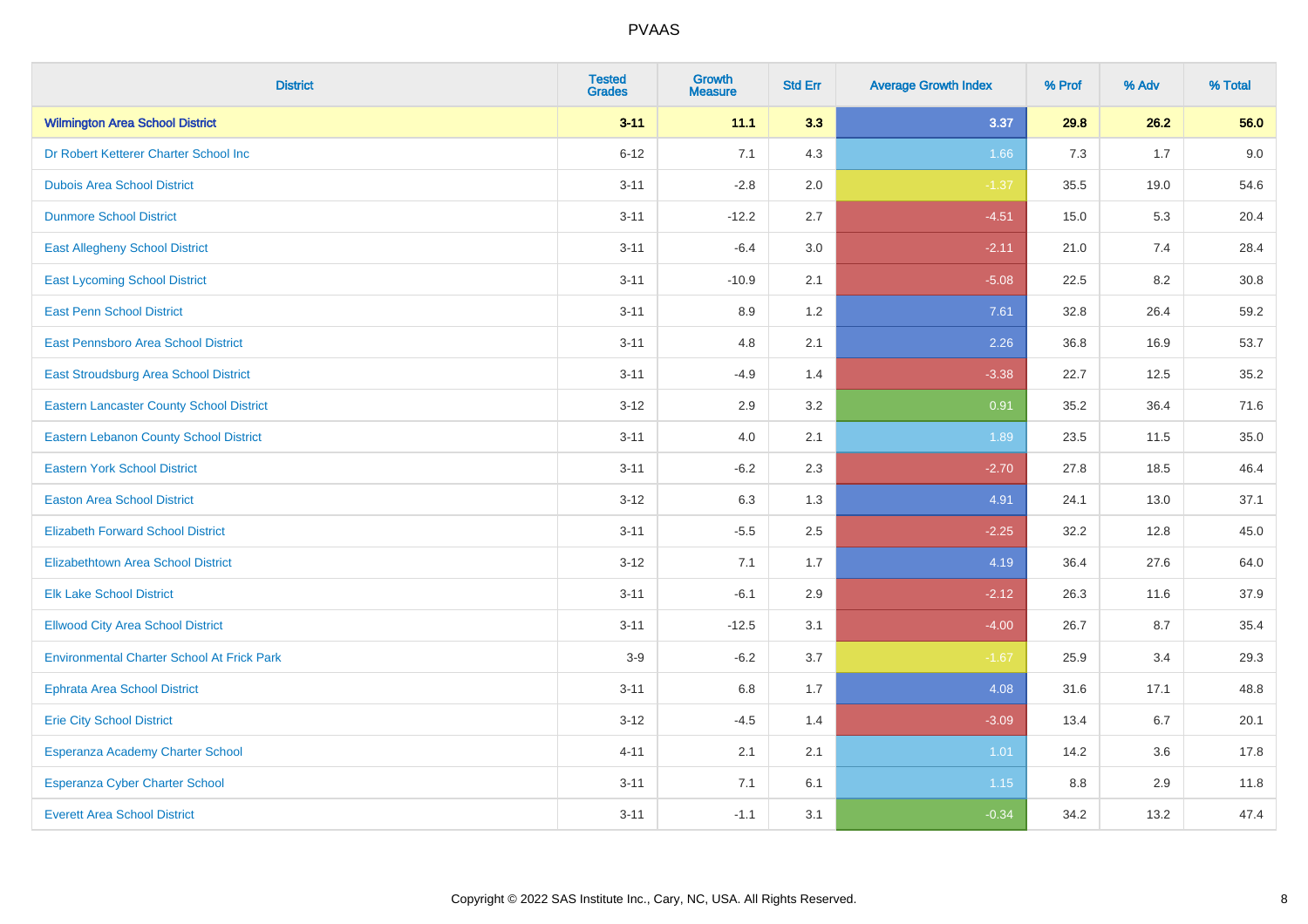| <b>District</b>                                   | <b>Tested</b><br><b>Grades</b> | <b>Growth</b><br><b>Measure</b> | <b>Std Err</b> | <b>Average Growth Index</b> | % Prof | % Adv   | % Total |
|---------------------------------------------------|--------------------------------|---------------------------------|----------------|-----------------------------|--------|---------|---------|
| <b>Wilmington Area School District</b>            | $3 - 11$                       | 11.1                            | 3.3            | 3.37                        | 29.8   | 26.2    | 56.0    |
| <b>Evergreen Community Charter School</b>         | $6 - 11$                       | $-1.1$                          | 4.7            | $-0.23$                     | 34.6   | 26.9    | 61.5    |
| <b>Executive Education Academy Charter School</b> | $3 - 10$                       | $-14.6$                         | 3.0            | $-4.81$                     | 8.5    | 1.2     | 9.8     |
| <b>Exeter Township School District</b>            | $3 - 11$                       | $-1.0$                          | 1.7            | $-0.58$                     | 27.2   | 15.6    | 42.8    |
| <b>Fairfield Area School District</b>             | $3 - 11$                       | $-0.5$                          | 3.6            | $-0.13$                     | 43.9   | 6.1     | 50.0    |
| <b>Fairview School District</b>                   | $3 - 11$                       | 8.3                             | 2.4            | 3.43                        | 41.9   | 34.9    | 76.7    |
| <b>Fannett-Metal School District</b>              | $3 - 11$                       | $-22.3$                         | 4.8            | $-4.65$                     | 16.4   | 6.6     | 23.0    |
| <b>Farrell Area School District</b>               | $3 - 11$                       | $-1.9$                          | 4.2            | $-0.44$                     | 9.3    | 11.6    | 20.9    |
| <b>Ferndale Area School District</b>              | $3 - 10$                       | $-1.1$                          | 4.1            | $-0.27$                     | 21.0   | 7.9     | 29.0    |
| <b>Fleetwood Area School District</b>             | $3 - 10$                       | 10.4                            | 2.0            | 5.19                        | 31.7   | 25.8    | 57.5    |
| <b>Forbes Road School District</b>                | $3 - 11$                       | $-11.5$                         | 4.7            | $-2.43$                     | 23.1   | 10.3    | 33.3    |
| <b>Forest Area School District</b>                | $3 - 11$                       | $-1.8$                          | 4.7            | $-0.37$                     | 18.9   | 15.1    | 34.0    |
| <b>Forest City Regional School District</b>       | $3 - 12$                       | $-1.2$                          | 3.6            | $-0.33$                     | 26.5   | $8.2\,$ | 34.7    |
| <b>Forest Hills School District</b>               | $3 - 11$                       | 1.8                             | 2.5            | 0.71                        | 28.8   | 10.3    | 39.1    |
| <b>Fort Cherry School District</b>                | $3 - 10$                       | $-0.7$                          | 3.1            | $-0.21$                     | 30.6   | 14.1    | 44.7    |
| <b>Fort Leboeuf School District</b>               | $3 - 11$                       | $3.5\,$                         | 2.2            | 1.58                        | 32.0   | 16.8    | 48.8    |
| Fox Chapel Area School District                   | $3 - 11$                       | 17.6                            | 1.9            | 9.47                        | 22.9   | 52.0    | 74.9    |
| <b>Franklin Area School District</b>              | $3 - 11$                       | $-3.7$                          | 2.6            | $-1.43$                     | 30.5   | 5.9     | 36.4    |
| <b>Franklin Regional School District</b>          | $3 - 11$                       | 11.3                            | 1.8            | 6.13                        | 30.0   | 35.0    | 65.0    |
| <b>Frazier School District</b>                    | $3 - 11$                       | $-18.9$                         | 3.4            | $-5.49$                     | 18.3   | 1.4     | 19.7    |
| <b>Freedom Area School District</b>               | $3 - 11$                       | $-6.3$                          | 3.1            | $-2.04$                     | 22.9   | 8.4     | 31.3    |
| <b>Freeport Area School District</b>              | $3 - 10$                       | $-0.2$                          | 2.1            | $-0.10$                     | 37.4   | 29.8    | 67.2    |
| <b>Galeton Area School District</b>               | $3 - 11$                       | 5.4                             | 5.4            | 1.01                        | 33.3   | 22.2    | 55.6    |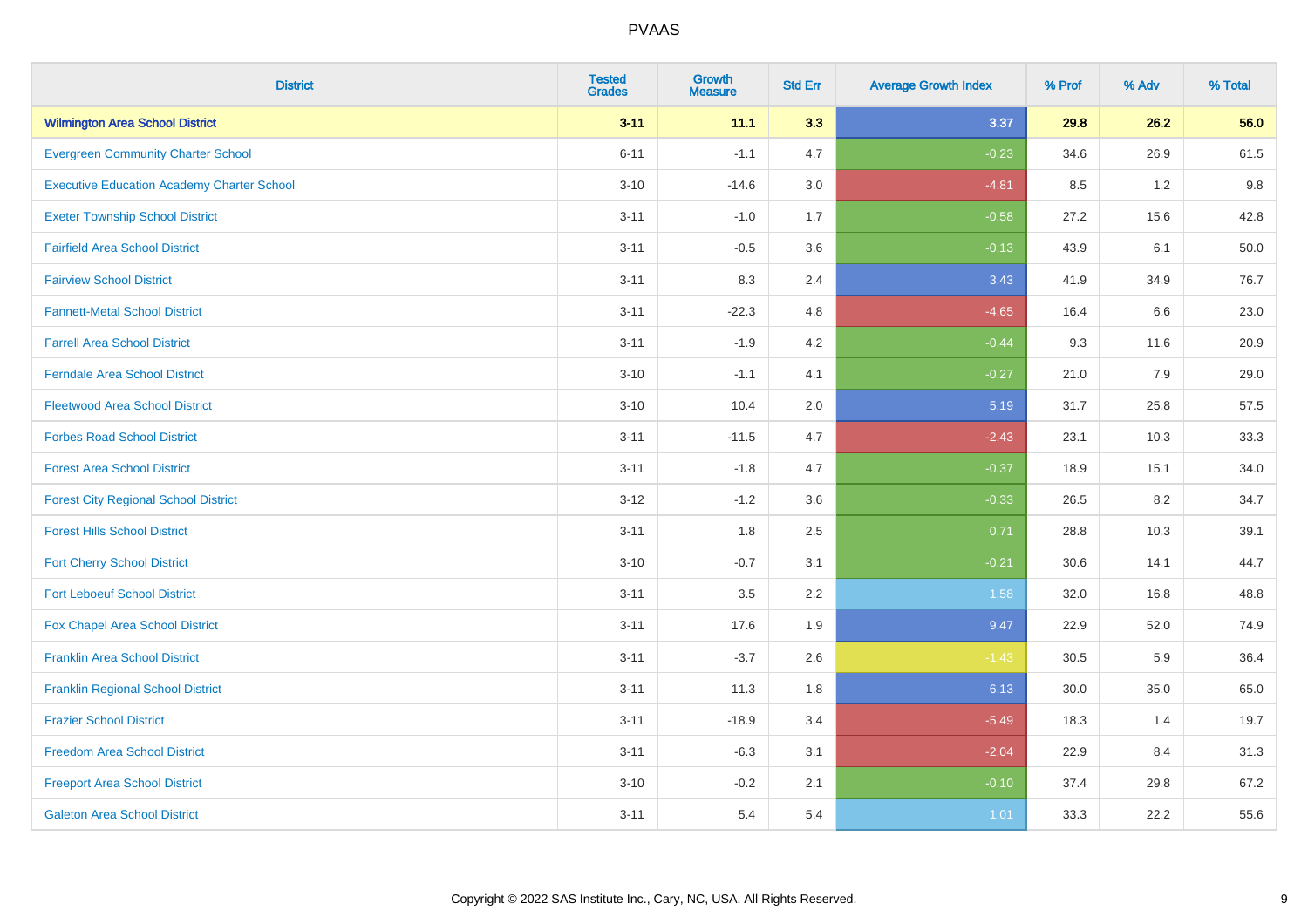| <b>District</b>                               | <b>Tested</b><br><b>Grades</b> | Growth<br><b>Measure</b> | <b>Std Err</b> | <b>Average Growth Index</b> | % Prof | % Adv   | % Total |
|-----------------------------------------------|--------------------------------|--------------------------|----------------|-----------------------------|--------|---------|---------|
| <b>Wilmington Area School District</b>        | $3 - 11$                       | 11.1                     | 3.3            | 3.37                        | 29.8   | 26.2    | 56.0    |
| <b>Garnet Valley School District</b>          | $3 - 10$                       | 0.2                      | 1.7            | 0.13                        | 34.9   | 26.4    | 61.3    |
| <b>Gateway School District</b>                | $3 - 11$                       | 3.1                      | 2.0            | 1.55                        | 35.7   | 18.5    | 54.2    |
| <b>General Mclane School District</b>         | $3 - 11$                       | $-10.7$                  | 2.4            | $-4.40$                     | 34.0   | 15.6    | 49.6    |
| <b>Gettysburg Area School District</b>        | $3 - 11$                       | $-6.0$                   | 2.0            | $-3.02$                     | 28.8   | 19.6    | 48.5    |
| <b>Girard School District</b>                 | $3 - 11$                       | $-12.3$                  | 2.6            | $-4.76$                     | 29.7   | 18.9    | 48.6    |
| <b>Glendale School District</b>               | $3 - 10$                       | 7.9                      | 3.5            | 2.25                        | 42.6   | 9.3     | 51.8    |
| <b>Governor Mifflin School District</b>       | $3 - 11$                       | $-4.4$                   | 1.6            | $-2.69$                     | 30.3   | $7.7$   | 38.0    |
| <b>Great Valley School District</b>           | $3 - 11$                       | 5.4                      | 2.0            | 2.77                        | 33.8   | 33.5    | 67.3    |
| <b>Greater Johnstown School District</b>      | $3 - 11$                       | $-3.5$                   | 2.4            | $-1.45$                     | 10.3   | 1.3     | 11.5    |
| <b>Greater Latrobe School District</b>        | $3 - 11$                       | $-14.1$                  | 2.0            | $-7.14$                     | 41.0   | 12.6    | 53.6    |
| <b>Greater Nanticoke Area School District</b> | $3-12$                         | $-6.8$                   | 2.6            | $-2.58$                     | 15.2   | 8.9     | 24.1    |
| <b>Greencastle-Antrim School District</b>     | $3 - 11$                       | $-0.3$                   | 2.0            | $-0.14$                     | 30.9   | 22.2    | 53.1    |
| <b>Greensburg Salem School District</b>       | $3 - 11$                       | $-6.9$                   | 2.2            | $-3.06$                     | 30.3   | 13.3    | 43.6    |
| <b>Greenville Area School District</b>        | $3 - 11$                       | $-13.2$                  | $3.0\,$        | $-4.45$                     | 32.1   | 4.6     | 36.7    |
| <b>Greenwood School District</b>              | $3 - 11$                       | 11.3                     | 3.6            | 3.14                        | 31.2   | 32.8    | 63.9    |
| <b>Grove City Area School District</b>        | $3 - 12$                       | $-8.8$                   | 2.3            | $-3.89$                     | 25.6   | 16.4    | 42.0    |
| <b>Halifax Area School District</b>           | $3 - 11$                       | 5.8                      | 3.5            | 1.64                        | 32.1   | 18.9    | 50.9    |
| <b>Hamburg Area School District</b>           | $3 - 11$                       | 0.6                      | 2.4            | 0.25                        | 28.0   | 15.5    | 43.6    |
| <b>Hampton Township School District</b>       | $3 - 11$                       | 7.4                      | 2.0            | 3.79                        | 37.9   | 39.2    | 77.0    |
| <b>Hanover Area School District</b>           | $3 - 11$                       | $-14.7$                  | 4.7            | $-3.13$                     | 12.1   | 3.0     | 15.2    |
| <b>Hanover Public School District</b>         | $3 - 11$                       | $-12.4$                  | 2.7            | $-4.50$                     | 22.7   | $6.2\,$ | 28.9    |
| <b>Harbor Creek School District</b>           | $3 - 11$                       | 13.4                     | 2.3            | 5.80                        | 34.5   | 40.7    | 75.2    |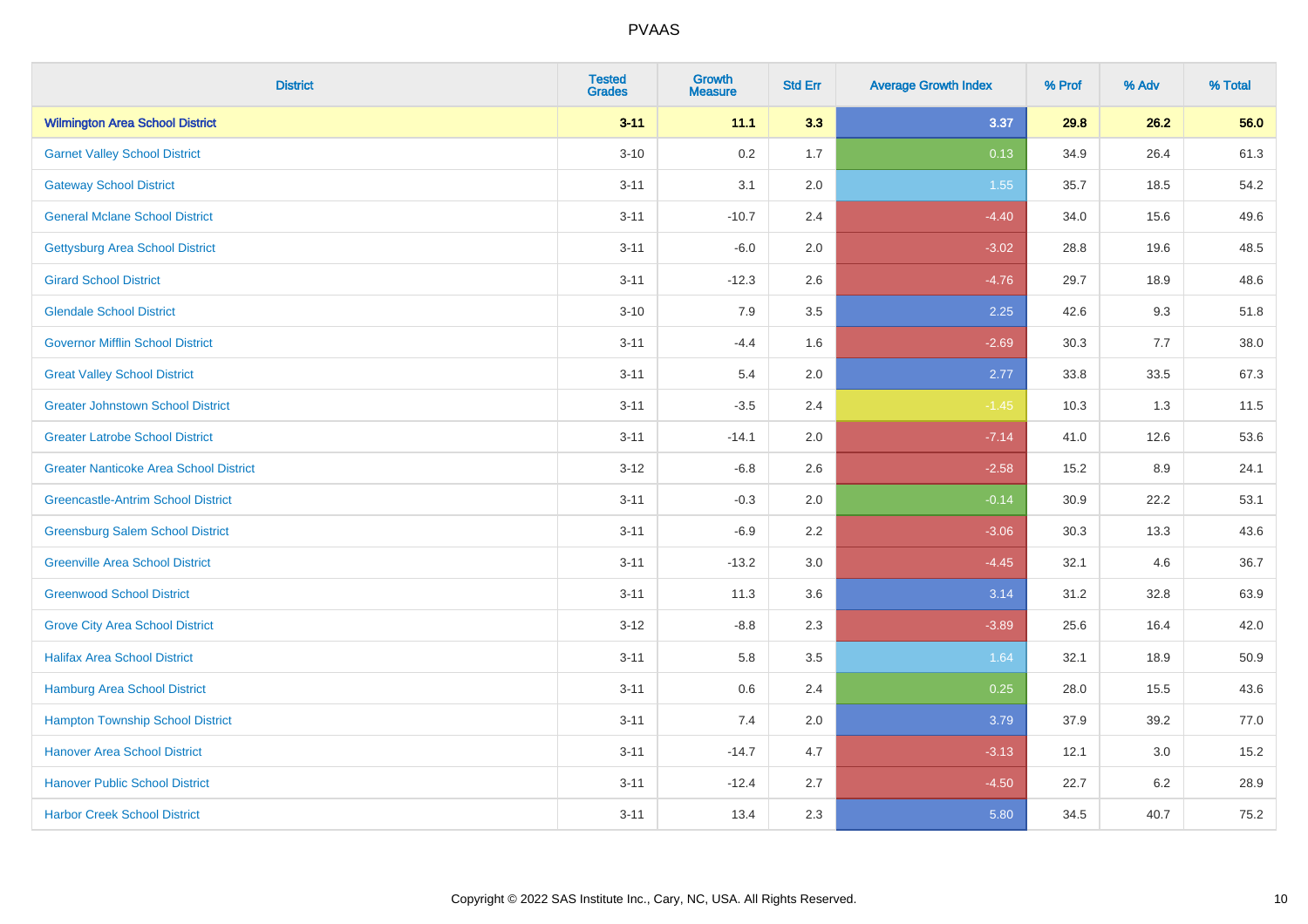| <b>District</b>                               | <b>Tested</b><br><b>Grades</b> | <b>Growth</b><br><b>Measure</b> | <b>Std Err</b> | <b>Average Growth Index</b> | % Prof | % Adv   | % Total |
|-----------------------------------------------|--------------------------------|---------------------------------|----------------|-----------------------------|--------|---------|---------|
| <b>Wilmington Area School District</b>        | $3 - 11$                       | 11.1                            | 3.3            | 3.37                        | 29.8   | 26.2    | 56.0    |
| Harmony Area School District                  | $3 - 10$                       | $-5.7$                          | 5.0            | $-1.13$                     | 33.3   | 0.0     | 33.3    |
| <b>Harrisburg City School District</b>        | $3 - 11$                       | $-0.2$                          | 2.0            | $-0.11$                     | 6.0    | 2.0     | 8.0     |
| Hatboro-Horsham School District               | $3 - 11$                       | $-2.7$                          | 1.6            | $-1.65$                     | 27.9   | 17.9    | 45.8    |
| <b>Haverford Township School District</b>     | $3 - 11$                       | 1.4                             | 1.4            | 1.05                        | 36.7   | 26.3    | 63.0    |
| <b>Hazleton Area School District</b>          | $3 - 11$                       | 6.0                             | 1.6            | 3.85                        | 20.5   | 9.0     | 29.5    |
| <b>Hempfield Area School District</b>         | $3 - 12$                       | $-10.2$                         | 1.6            | $-6.37$                     | 28.1   | 19.2    | 47.3    |
| <b>Hempfield School District</b>              | $3 - 11$                       | 13.4                            | 1.3            | 10.53                       | 29.9   | 36.8    | 66.7    |
| <b>Hermitage School District</b>              | $3 - 12$                       | 14.0                            | 2.5            | 5.59                        | 34.0   | 27.0    | 61.0    |
| <b>Highlands School District</b>              | $3 - 11$                       | $-1.3$                          | 2.3            | $-0.55$                     | 32.6   | 10.5    | 43.0    |
| <b>Hollidaysburg Area School District</b>     | $3 - 11$                       | $-2.7$                          | 1.6            | $-1.64$                     | 32.6   | 15.2    | 47.8    |
| <b>Homer-Center School District</b>           | $3 - 11$                       | 8.8                             | 3.5            | 2.53                        | 38.0   | 17.7    | 55.8    |
| Hope For Hyndman Charter School               | $3 - 11$                       | 5.1                             | 5.8            | 0.88                        | 14.3   | 7.1     | 21.4    |
| <b>Hopewell Area School District</b>          | $3 - 11$                       | 0.8                             | 2.6            | 0.31                        | 34.5   | 12.4    | 46.9    |
| Huntingdon Area School District               | $3 - 11$                       | 5.8                             | 2.6            | 2.28                        | 27.8   | 17.4    | 45.2    |
| Imhotep Institute Charter High School         | $9 - 11$                       | $-17.6$                         | 5.8            | $-3.03$                     | 15.4   | $0.0\,$ | 15.4    |
| <b>Indiana Area School District</b>           | $3 - 11$                       | 12.0                            | 2.0            | 5.98                        | 30.0   | 30.4    | 60.3    |
| <b>Innovative Arts Academy Charter School</b> | $6 - 11$                       | $-7.2$                          | 2.5            | $-2.83$                     | 2.0    | 0.0     | 2.0     |
| Insight PA Cyber Charter School               | $3 - 11$                       | $-9.4$                          | 5.8            | $-1.62$                     | 25.6   | 4.6     | 30.2    |
| <b>Interboro School District</b>              | $3 - 12$                       | $-8.4$                          | 2.0            | $-4.27$                     | 27.6   | 6.4     | 34.1    |
| <b>Iroquois School District</b>               | $3 - 11$                       | 13.6                            | 2.8            | 4.83                        | 33.3   | 16.0    | 49.4    |
| Jamestown Area School District                | $3 - 11$                       | $-9.5$                          | 4.1            | $-2.33$                     | 41.5   | 4.9     | 46.3    |
| Jeannette City School District                | $3 - 11$                       | $-0.7$                          | 3.4            | $-0.20$                     | 26.8   | 4.1     | 30.9    |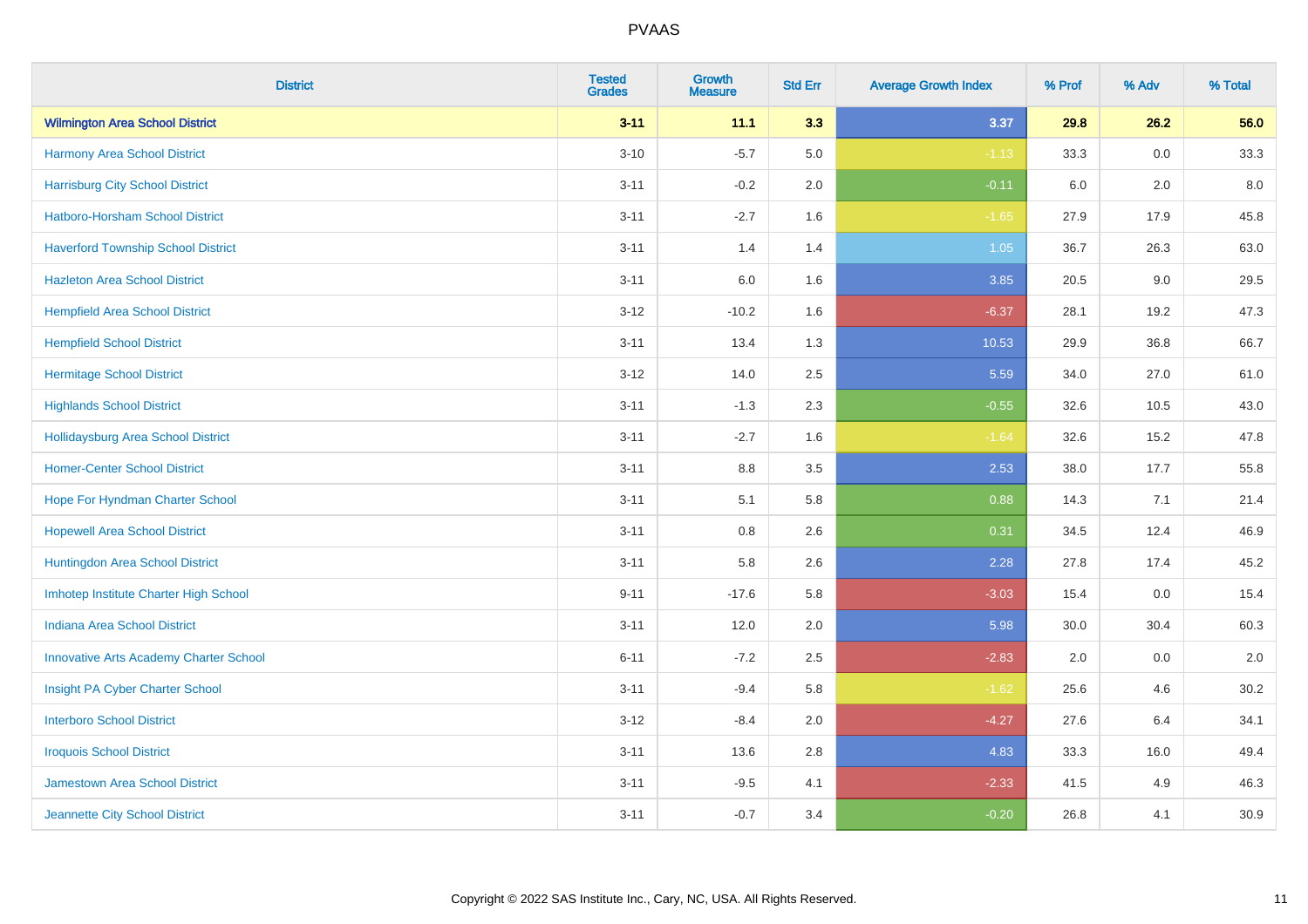| <b>District</b>                                 | <b>Tested</b><br><b>Grades</b> | <b>Growth</b><br><b>Measure</b> | <b>Std Err</b> | <b>Average Growth Index</b> | % Prof | % Adv   | % Total |
|-------------------------------------------------|--------------------------------|---------------------------------|----------------|-----------------------------|--------|---------|---------|
| <b>Wilmington Area School District</b>          | $3 - 11$                       | 11.1                            | 3.3            | 3.37                        | 29.8   | 26.2    | 56.0    |
| Jefferson County-Dubois AVTS                    | $9 - 11$                       | $-11.7$                         | 3.1            | $-3.72$                     | 17.6   | $2.8\,$ | 20.4    |
| Jefferson-Morgan School District                | $3 - 10$                       | $-12.0$                         | 3.9            | $-3.09$                     | 28.6   | 6.1     | 34.7    |
| <b>Jenkintown School District</b>               | $3 - 11$                       | $-7.9$                          | 4.1            | $-1.92$                     | 34.1   | 27.3    | 61.4    |
| <b>Jersey Shore Area School District</b>        | $3 - 11$                       | 0.7                             | 2.5            | 0.27                        | 39.3   | 13.6    | 52.9    |
| Jim Thorpe Area School District                 | $3 - 11$                       | $-10.9$                         | 2.4            | $-4.48$                     | 19.5   | 6.0     | 25.5    |
| Johnsonburg Area School District                | $3 - 11$                       | 5.0                             | 3.9            | 1.27                        | 35.5   | 11.8    | 47.4    |
| <b>Juniata County School District</b>           | $3 - 12$                       | 7.7                             | 2.0            | 3.81                        | 22.9   | 18.9    | 41.8    |
| <b>Juniata Valley School District</b>           | $3 - 11$                       | 1.6                             | 3.2            | 0.51                        | 23.1   | 9.4     | 32.5    |
| <b>Kane Area School District</b>                | $3 - 10$                       | 8.8                             | 2.9            | 3.07                        | 31.4   | 19.8    | 51.2    |
| <b>Karns City Area School District</b>          | $3 - 11$                       | $-7.2$                          | 2.6            | $-2.71$                     | 26.4   | 20.8    | 47.2    |
| <b>Kennett Consolidated School District</b>     | $3 - 11$                       | $-10.4$                         | 1.7            | $-6.27$                     | 28.7   | 14.0    | 42.7    |
| <b>Keystone Central School District</b>         | $3 - 11$                       | 3.6                             | 1.8            | 2.04                        | 27.1   | 14.6    | 41.8    |
| <b>Keystone Education Center Charter School</b> | $3 - 12$                       | $-6.5$                          | 5.1            | $-1.28$                     | 0.0    | 0.0     | $0.0\,$ |
| <b>Keystone Oaks School District</b>            | $3 - 11$                       | $-7.2$                          | 2.3            | $-3.14$                     | 30.0   | 11.1    | 41.0    |
| <b>Keystone School District</b>                 | $3 - 11$                       | 7.8                             | 5.7            | 1.37                        | 35.0   | 45.0    | 80.0    |
| <b>KIPP Dubois Charter School</b>               | $9 - 10$                       | $-3.0$                          | 3.1            | $-0.95$                     | 10.0   | 0.0     | 10.0    |
| Kiski Area School District                      | $3 - 11$                       | $-4.0$                          | 2.0            | $-1.99$                     | 23.1   | 18.2    | 41.3    |
| <b>Kutztown Area School District</b>            | $3 - 12$                       | 9.3                             | 2.8            | 3.34                        | 38.5   | 14.6    | 53.2    |
| La Academia Partnership Charter School          | $6 - 11$                       | $-15.5$                         | 5.7            | $-2.70$                     | 2.3    | 0.0     | 2.3     |
| Lackawanna Trail School District                | $3 - 10$                       | $-11.0$                         | 3.3            | $-3.35$                     | 13.1   | 18.0    | 31.2    |
| <b>Lakeland School District</b>                 | $3 - 11$                       | 13.3                            | 2.8            | 4.80                        | 22.2   | 21.2    | 43.4    |
| Lake-Lehman School District                     | $3 - 11$                       | 14.9                            | 2.8            | 5.34                        | 25.8   | 22.5    | 48.3    |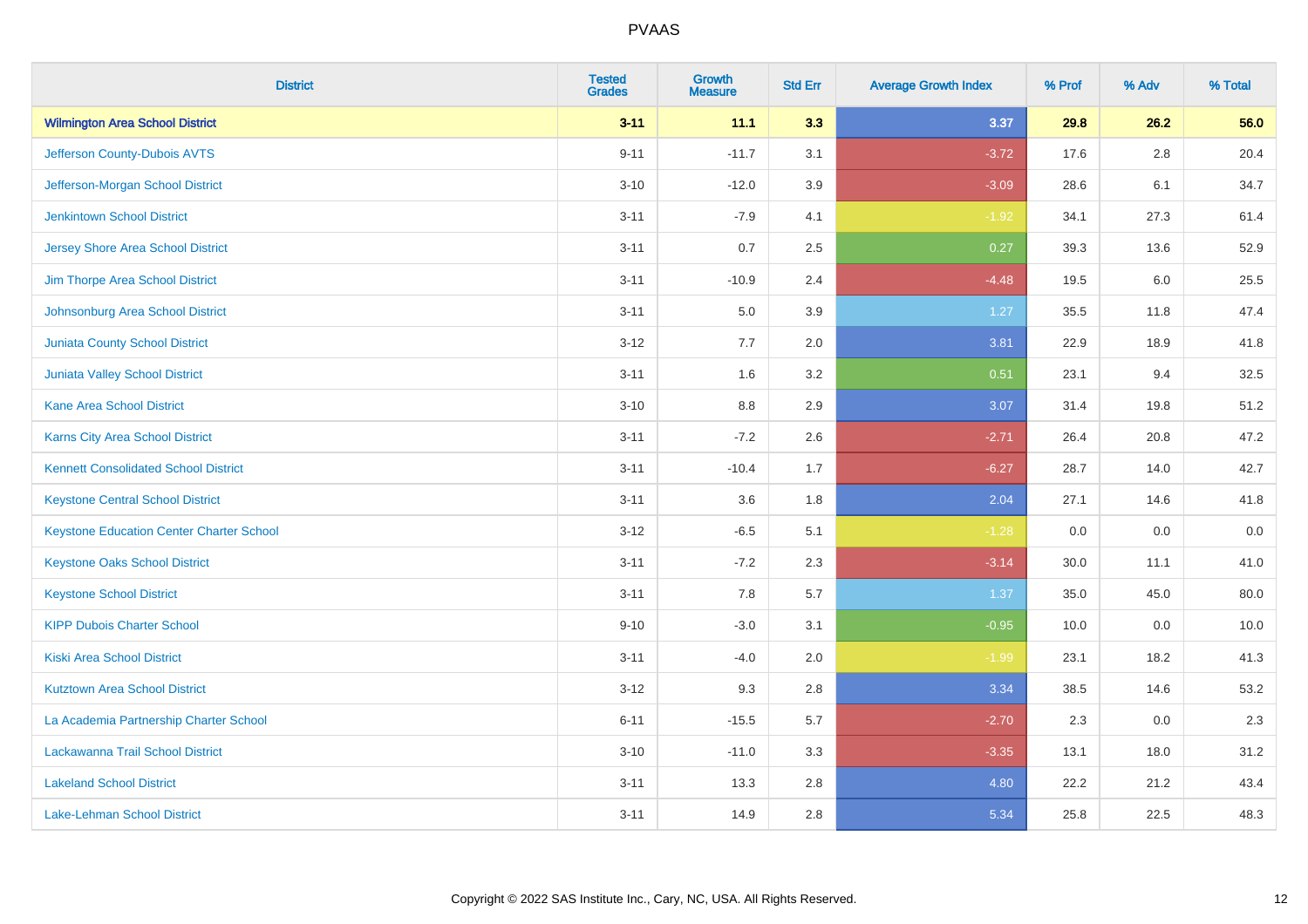| <b>District</b>                                    | <b>Tested</b><br><b>Grades</b> | <b>Growth</b><br><b>Measure</b> | <b>Std Err</b> | <b>Average Growth Index</b> | % Prof | % Adv | % Total |
|----------------------------------------------------|--------------------------------|---------------------------------|----------------|-----------------------------|--------|-------|---------|
| <b>Wilmington Area School District</b>             | $3 - 11$                       | 11.1                            | 3.3            | 3.37                        | 29.8   | 26.2  | 56.0    |
| <b>Lakeview School District</b>                    | $3 - 11$                       | $-1.9$                          | 3.5            | $-0.53$                     | 41.5   | 12.3  | 53.8    |
| <b>Lampeter-Strasburg School District</b>          | $3 - 12$                       | 11.0                            | 1.9            | 5.69                        | 35.4   | 32.3  | 67.7    |
| <b>Lancaster School District</b>                   | $3 - 12$                       | $-10.0$                         | 1.4            | $-7.22$                     | 9.0    | 3.9   | 12.8    |
| <b>Laurel Highlands School District</b>            | $3 - 11$                       | $-3.8$                          | 2.3            | $-1.63$                     | 20.9   | 14.6  | 35.4    |
| <b>Laurel School District</b>                      | $3 - 11$                       | 13.0                            | 3.1            | 4.19                        | 30.3   | 15.7  | 46.1    |
| <b>Lawrence County CTC</b>                         | $10 - 11$                      | $-9.8$                          | 3.7            | $-2.68$                     | 7.3    | 0.0   | 7.3     |
| <b>Lebanon School District</b>                     | $3 - 11$                       | $-1.2$                          | 1.9            | $-0.63$                     | 15.2   | 6.4   | 21.6    |
| Leechburg Area School District                     | $3 - 11$                       | 7.0                             | 3.9            | 1.79                        | 37.7   | 4.9   | 42.6    |
| Lehigh Career & Technical Institute                | $10 - 12$                      | $-0.7$                          | 6.3            | $-0.11$                     | 36.4   | 4.6   | 40.9    |
| Lehigh Valley Academy Regional Charter School      | $3 - 11$                       | $-5.9$                          | 3.0            | $-1.98$                     | 20.0   | 7.7   | 27.7    |
| Lehigh Valley Charter High School For The Arts     | $9 - 10$                       | $-11.8$                         | 2.5            | $-4.76$                     | 28.9   | 5.7   | 34.6    |
| <b>Lehighton Area School District</b>              | $3 - 11$                       | 11.4                            | 2.4            | 4.84                        | 30.5   | 24.9  | 55.3    |
| <b>Lewisburg Area School District</b>              | $3 - 11$                       | 1.7                             | 2.4            | 0.72                        | 35.9   | 35.9  | 71.8    |
| <b>Ligonier Valley School District</b>             | $3 - 11$                       | $-10.8$                         | 3.1            | $-3.43$                     | 34.1   | 5.8   | 39.9    |
| <b>Lincoln Leadership Academy Charter School</b>   | $3 - 12$                       | $-7.4$                          | 3.7            | $-1.99$                     | 6.4    | 2.1   | 8.5     |
| <b>Lincoln Park Performing Arts Charter School</b> | $7 - 11$                       | $-14.9$                         | 2.7            | $-5.45$                     | 39.3   | 8.9   | 48.2    |
| <b>Line Mountain School District</b>               | $3 - 11$                       | 11.7                            | 3.9            | 3.01                        | 40.4   | 42.3  | 82.7    |
| <b>Littlestown Area School District</b>            | $3 - 11$                       | 28.7                            | 2.4            | 11.83                       | 38.4   | 29.3  | 67.7    |
| <b>Lower Dauphin School District</b>               | $3 - 11$                       | 5.3                             | 1.8            | 3.03                        | 30.6   | 26.8  | 57.5    |
| <b>Lower Merion School District</b>                | $3 - 11$                       | 18.9                            | 1.2            | 15.42                       | 29.4   | 48.6  | 78.0    |
| <b>Lower Moreland Township School District</b>     | $3 - 11$                       | 8.7                             | 2.0            | 4.35                        | 38.2   | 33.2  | 71.4    |
| <b>Loyalsock Township School District</b>          | $3 - 12$                       | 26.7                            | 2.7            | 9.92                        | 36.8   | 35.1  | 71.9    |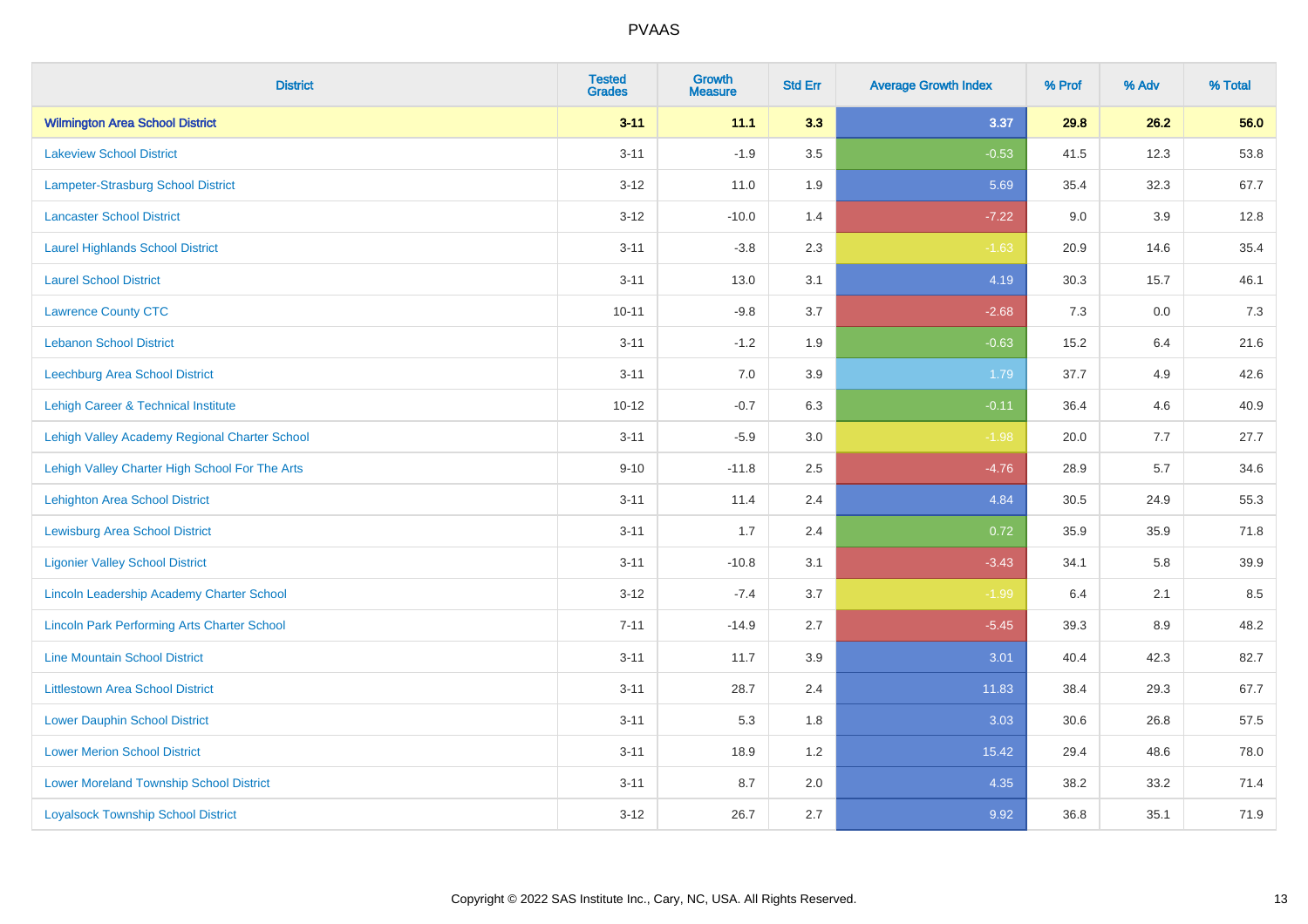| <b>District</b>                                | <b>Tested</b><br><b>Grades</b> | Growth<br><b>Measure</b> | <b>Std Err</b> | <b>Average Growth Index</b> | % Prof | % Adv | % Total |
|------------------------------------------------|--------------------------------|--------------------------|----------------|-----------------------------|--------|-------|---------|
| <b>Wilmington Area School District</b>         | $3 - 11$                       | 11.1                     | 3.3            | 3.37                        | 29.8   | 26.2  | 56.0    |
| <b>Mahanoy Area School District</b>            | $3 - 10$                       | $-3.4$                   | 3.1            | $-1.07$                     | 21.4   | 8.6   | 30.0    |
| <b>Manheim Central School District</b>         | $3 - 11$                       | 12.8                     | 2.0            | 6.52                        | 27.8   | 35.4  | 63.2    |
| <b>Manheim Township School District</b>        | $3 - 12$                       | 10.9                     | 1.5            | 7.51                        | 30.9   | 31.0  | 61.9    |
| <b>Marion Center Area School District</b>      | $3 - 10$                       | 0.8                      | 2.9            | 0.27                        | 23.3   | 11.1  | 34.4    |
| Maritime Academy Charter School                | $3 - 10$                       | 13.2                     | 3.1            | 4.29                        | 24.0   | 1.3   | 25.3    |
| <b>Marple Newtown School District</b>          | $3 - 11$                       | 20.6                     | 2.3            | 8.95                        | 31.1   | 42.7  | 73.8    |
| <b>Mars Area School District</b>               | $3 - 10$                       | 6.6                      | 1.9            | 3.45                        | 36.7   | 32.4  | 69.1    |
| <b>MaST Community Charter School</b>           | $3 - 10$                       | $-0.9$                   | 2.5            | $-0.34$                     | 25.0   | 21.6  | 46.6    |
| <b>MaST Community Charter School II</b>        | $3 - 10$                       | 1.4                      | 3.0            | 0.45                        | 16.1   | 4.6   | 20.7    |
| Mastery Charter High School-Lenfest Campus     | $7 - 11$                       | $-1.8$                   | 5.8            | $-0.30$                     | 26.3   | 0.0   | 26.3    |
| <b>Mastery Charter School - Gratz Campus</b>   | $7 - 10$                       | $-9.5$                   | 4.6            | $-2.09$                     | 0.0    | 3.4   | 3.4     |
| <b>Mastery Charter School - Hardy Williams</b> | $3 - 11$                       | 6.6                      | 3.0            | 2.21                        | 24.7   | 1.2   | 25.9    |
| <b>Mastery Charter School - Pickett Campus</b> | $6 - 10$                       | 2.7                      | 4.2            | 0.65                        | 20.6   | 0.0   | 20.6    |
| Mastery Charter School - Shoemaker Campus      | $7 - 10$                       | $-2.3$                   | 2.8            | $-0.81$                     | 10.1   | 3.7   | 13.8    |
| <b>Mastery Charter School - Thomas Campus</b>  | $3 - 10$                       | 7.9                      | 5.7            | 1.39                        | 12.5   | 0.0   | 12.5    |
| <b>Mcguffey School District</b>                | $3 - 11$                       | $-12.1$                  | 3.0            | $-4.06$                     | 12.8   | 5.9   | 18.6    |
| <b>Mckeesport Area School District</b>         | $3 - 12$                       | 4.6                      | 2.2            | 2.14                        | 21.1   | 4.4   | 25.5    |
| Mechanicsburg Area School District             | $3 - 11$                       | $-5.7$                   | 1.6            | $-3.48$                     | 35.1   | 16.0  | 51.2    |
| <b>Mercer Area School District</b>             | $3 - 11$                       | 2.2                      | 3.1            | 0.70                        | 24.4   | 11.8  | 36.2    |
| <b>Methacton School District</b>               | $3 - 11$                       | 11.0                     | 1.6            | 6.94                        | 36.0   | 33.6  | 69.6    |
| Meyersdale Area School District                | $3 - 11$                       | $-16.1$                  | 3.3            | $-4.94$                     | 20.3   | 5.8   | 26.1    |
| <b>Mid Valley School District</b>              | $3 - 10$                       | $-11.1$                  | 2.7            | $-4.07$                     | 28.3   | 8.1   | 36.4    |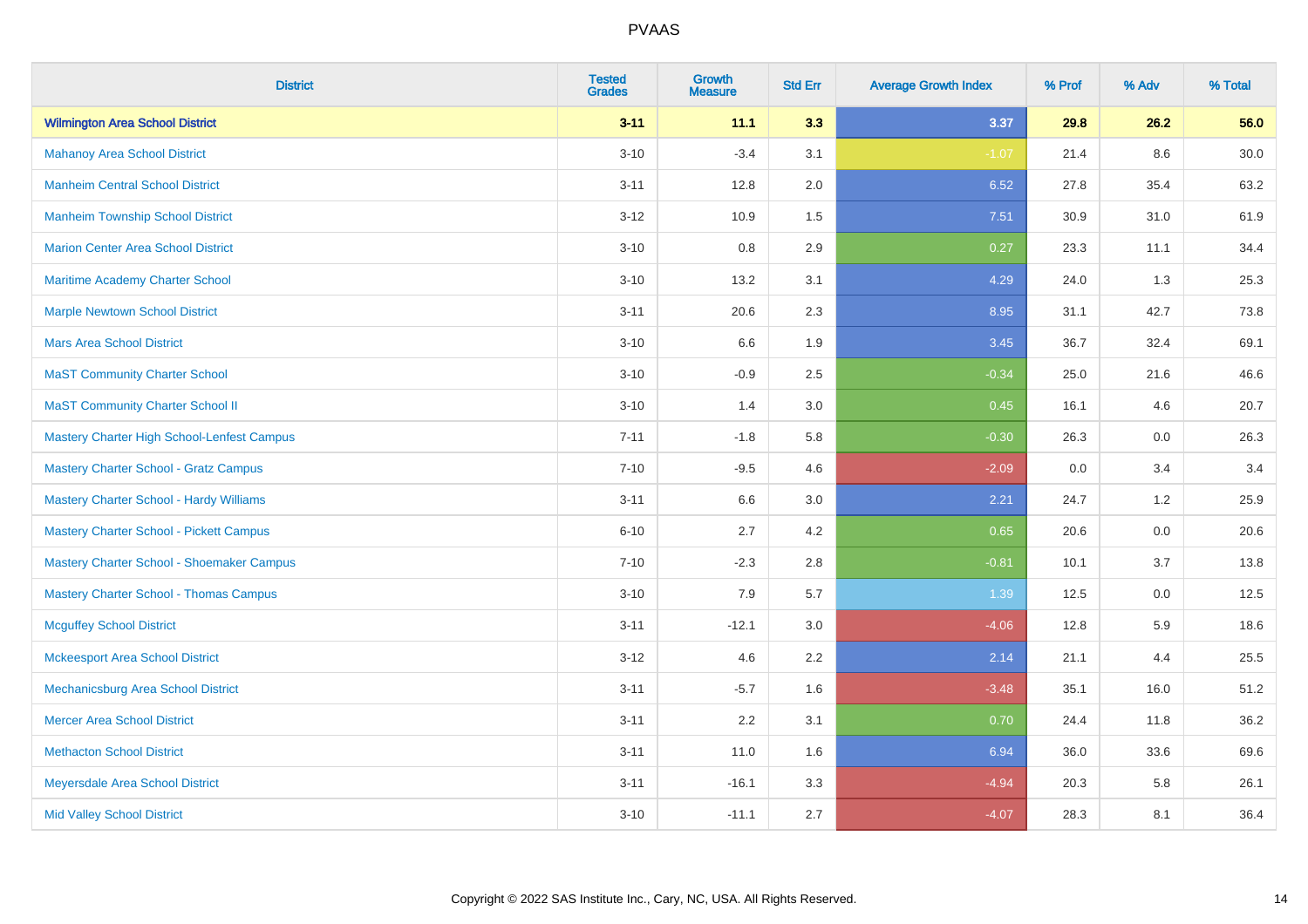| <b>District</b>                            | <b>Tested</b><br><b>Grades</b> | <b>Growth</b><br><b>Measure</b> | <b>Std Err</b> | <b>Average Growth Index</b> | % Prof | % Adv | % Total |
|--------------------------------------------|--------------------------------|---------------------------------|----------------|-----------------------------|--------|-------|---------|
| <b>Wilmington Area School District</b>     | $3 - 11$                       | 11.1                            | 3.3            | 3.37                        | 29.8   | 26.2  | 56.0    |
| <b>Middletown Area School District</b>     | $3 - 11$                       | $-3.4$                          | 2.4            | $-1.44$                     | 34.3   | 15.2  | 49.4    |
| <b>Midd-West School District</b>           | $3 - 11$                       | 3.6                             | 2.6            | $1.42$                      | 28.6   | 25.0  | 53.6    |
| <b>Mifflin County School District</b>      | $3 - 11$                       | 12.3                            | 1.6            | 7.69                        | 35.1   | 15.1  | 50.3    |
| Mifflinburg Area School District           | $3 - 11$                       | $-6.0$                          | 2.1            | $-2.87$                     | 32.7   | 13.3  | 46.0    |
| <b>Millcreek Township School District</b>  | $3 - 11$                       | 9.1                             | 1.4            | 6.61                        | 34.5   | 30.1  | 64.6    |
| <b>Millersburg Area School District</b>    | $3 - 11$                       | $-6.6$                          | 3.4            | $-1.92$                     | 24.1   | 10.3  | 34.5    |
| <b>Millville Area School District</b>      | $3-12$                         | $-5.6$                          | 4.4            | $-1.26$                     | 31.4   | 11.4  | 42.9    |
| Milton Area School District                | $3 - 11$                       | $-10.1$                         | 2.5            | $-4.04$                     | 23.0   | 11.3  | 34.2    |
| <b>Minersville Area School District</b>    | $3 - 11$                       | $-2.9$                          | 3.4            | $-0.86$                     | 27.4   | 9.7   | 37.1    |
| <b>Mohawk Area School District</b>         | $3 - 11$                       | $-10.5$                         | 2.8            | $-3.75$                     | 35.1   | 10.6  | 45.7    |
| <b>Monessen City School District</b>       | $3 - 10$                       | $-3.9$                          | 5.6            | $-0.69$                     | 21.0   | 10.5  | 31.6    |
| <b>Moniteau School District</b>            | $3 - 11$                       | $-11.8$                         | 2.9            | $-4.07$                     | 22.6   | 5.0   | 27.6    |
| <b>Montgomery Area School District</b>     | $3 - 11$                       | $-5.8$                          | 3.2            | $-1.83$                     | 25.0   | 11.5  | 36.5    |
| <b>Montour School District</b>             | $3 - 11$                       | $-6.1$                          | 2.1            | $-2.95$                     | 31.8   | 23.6  | 55.3    |
| <b>Montoursville Area School District</b>  | $3 - 12$                       | $-8.4$                          | 2.6            | $-3.17$                     | 38.8   | 18.2  | 57.0    |
| <b>Montrose Area School District</b>       | $3 - 10$                       | 12.3                            | 2.8            | 4.41                        | 37.8   | 28.9  | 66.7    |
| <b>Moon Area School District</b>           | $3 - 11$                       | 1.5                             | 1.8            | 0.86                        | 34.5   | 25.5  | 60.0    |
| Morrisville Borough School District        | $3 - 11$                       | $-13.1$                         | 3.7            | $-3.52$                     | 4.9    | 1.6   | 6.6     |
| <b>Moshannon Valley School District</b>    | $3 - 10$                       | $-5.1$                          | 4.6            | $-1.12$                     | 25.0   | 12.5  | 37.5    |
| <b>Mount Carmel Area School District</b>   | $3 - 11$                       | $-7.9$                          | 2.3            | $-3.38$                     | 18.2   | 4.4   | 22.6    |
| <b>Mount Pleasant Area School District</b> | $3 - 11$                       | $-5.4$                          | 2.3            | $-2.37$                     | 33.3   | 8.7   | 42.0    |
| <b>Mount Union Area School District</b>    | $3 - 10$                       | $-2.5$                          | 2.8            | $-0.89$                     | 19.8   | 5.8   | 25.6    |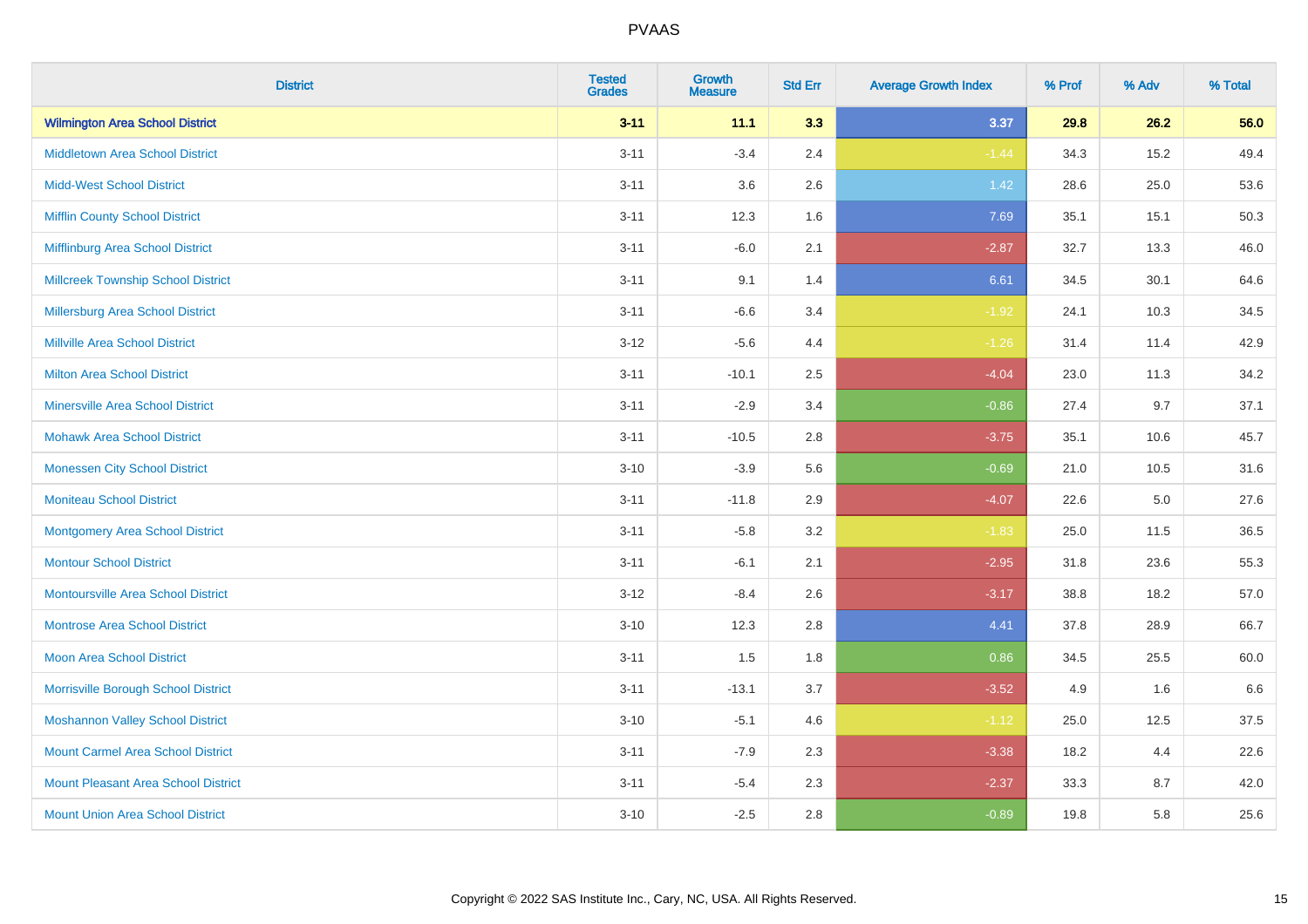| <b>District</b>                            | <b>Tested</b><br><b>Grades</b> | <b>Growth</b><br><b>Measure</b> | <b>Std Err</b> | <b>Average Growth Index</b> | % Prof | % Adv    | % Total |
|--------------------------------------------|--------------------------------|---------------------------------|----------------|-----------------------------|--------|----------|---------|
| <b>Wilmington Area School District</b>     | $3 - 11$                       | 11.1                            | 3.3            | 3.37                        | 29.8   | 26.2     | 56.0    |
| <b>Mountain View School District</b>       | $3 - 11$                       | 24.2                            | 3.4            | 7.20                        | 45.8   | 37.3     | 83.0    |
| Mt Lebanon School District                 | $3 - 11$                       | 2.4                             | 1.3            | 1.79                        | 39.3   | 37.4     | 76.8    |
| <b>Muhlenberg School District</b>          | $3 - 10$                       | $-17.8$                         | 1.9            | $-9.34$                     | 12.4   | 4.6      | 17.0    |
| Multicultural Academy Charter School       | $9 - 11$                       | 6.0                             | 3.4            | 1.77                        | 12.3   | 0.0      | 12.3    |
| <b>Muncy School District</b>               | $3 - 11$                       | 6.9                             | 3.3            | 2.12                        | 37.6   | 18.8     | 56.4    |
| <b>Nazareth Area School District</b>       | $3 - 11$                       | $-2.5$                          | 1.7            | $-1.53$                     | 29.2   | 24.6     | 53.8    |
| <b>Neshaminy School District</b>           | $3 - 11$                       | 8.6                             | 1.3            | 6.56                        | 31.3   | 23.9     | 55.2    |
| <b>Neshannock Township School District</b> | $3 - 10$                       | $-12.5$                         | 2.7            | $-4.73$                     | 29.0   | 13.0     | 42.0    |
| <b>New Brighton Area School District</b>   | $3 - 11$                       | $-2.1$                          | 3.2            | $-0.65$                     | 31.5   | 11.1     | 42.6    |
| <b>New Castle Area School District</b>     | $3 - 12$                       | $-13.6$                         | 2.3            | $-5.99$                     | 17.6   | 2.0      | 19.5    |
| <b>New Foundations Charter School</b>      | $3 - 11$                       | 0.6                             | 2.2            | 0.29                        | 22.4   | 4.0      | 26.4    |
| New Hope-Solebury School District          | $3 - 11$                       | 28.8                            | 2.9            | 9.77                        | 31.6   | $50.0\,$ | 81.6    |
| New Kensington-Arnold School District      | $3 - 11$                       | $-5.8$                          | 3.2            | $-1.80$                     | 10.8   | 1.2      | 12.0    |
| <b>Newport School District</b>             | $3-12$                         | $3.8\,$                         | 3.3            | 1.17                        | 38.8   | 10.4     | 49.2    |
| <b>Norristown Area School District</b>     | $3 - 12$                       | $-25.4$                         | 1.7            | $-15.35$                    | 10.6   | 1.8      | 12.4    |
| North Allegheny School District            | $3 - 11$                       | 18.0                            | 1.3            | 14.25                       | 30.5   | 42.9     | 73.4    |
| North Clarion County School District       | $3-12$                         | 3.4                             | 4.1            | 0.83                        | 45.0   | 18.8     | 63.8    |
| <b>North East School District</b>          | $3 - 11$                       | $-5.3$                          | 2.7            | $-1.97$                     | 31.7   | 24.8     | 56.4    |
| <b>North Hills School District</b>         | $3 - 11$                       | $-15.8$                         | 1.8            | $-8.84$                     | 26.4   | 19.8     | 46.2    |
| <b>North Penn School District</b>          | $3 - 11$                       | 17.6                            | 1.0            | 17.53                       | 30.8   | 35.7     | 66.4    |
| <b>North Pocono School District</b>        | $3 - 11$                       | 13.1                            | 3.7            | 3.54                        | 31.4   | 33.3     | 64.7    |
| North Schuylkill School District           | $3 - 11$                       | $-4.7$                          | 2.2            | $-2.16$                     | 20.2   | 11.7     | 31.9    |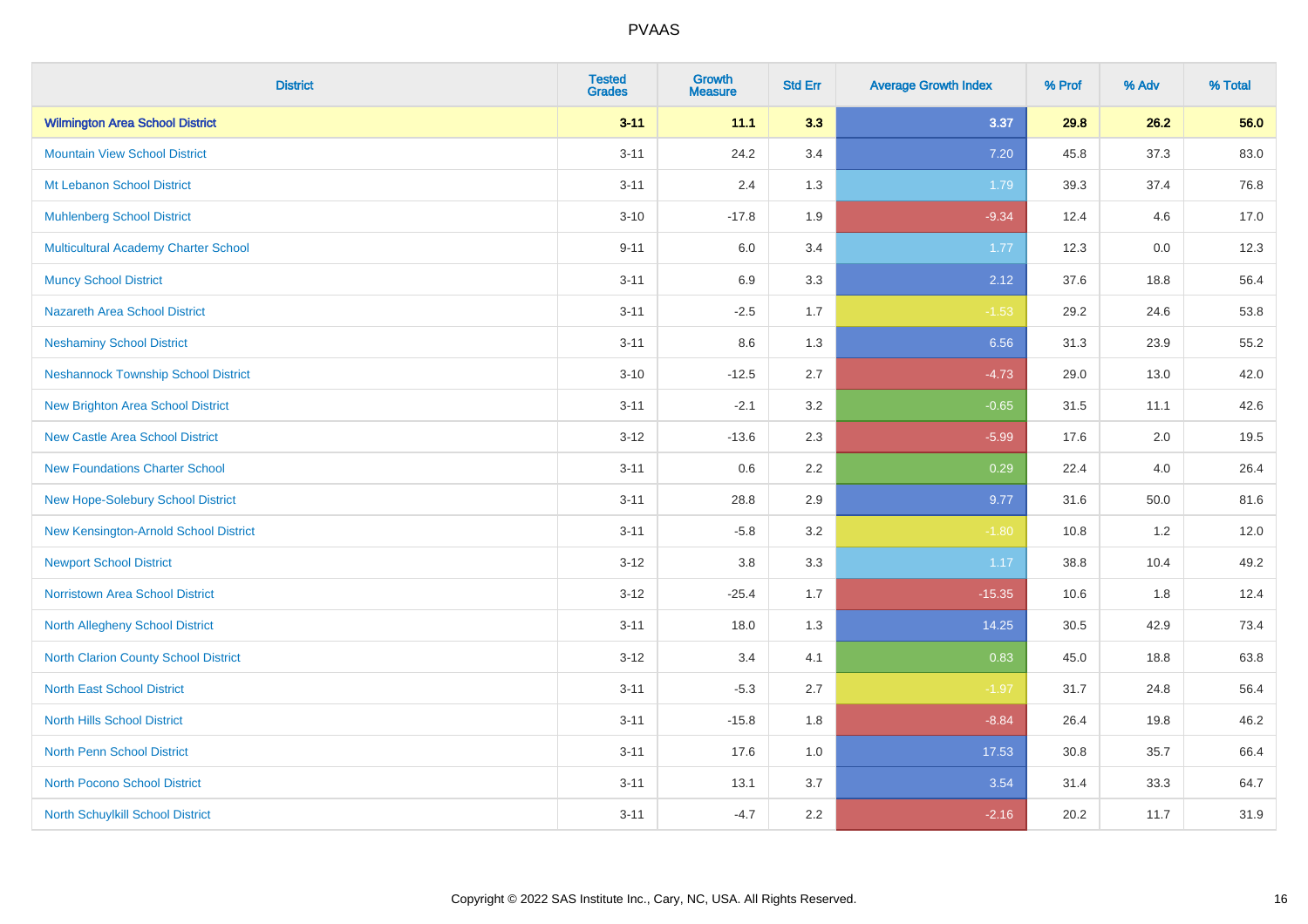| <b>District</b>                           | <b>Tested</b><br><b>Grades</b> | <b>Growth</b><br><b>Measure</b> | <b>Std Err</b> | <b>Average Growth Index</b> | % Prof | % Adv   | % Total |
|-------------------------------------------|--------------------------------|---------------------------------|----------------|-----------------------------|--------|---------|---------|
| <b>Wilmington Area School District</b>    | $3 - 11$                       | 11.1                            | 3.3            | 3.37                        | 29.8   | 26.2    | 56.0    |
| <b>North Star School District</b>         | $3 - 11$                       | 1.1                             | 3.3            | 0.34                        | 26.2   | 20.0    | 46.2    |
| Northampton Area School District          | $3 - 11$                       | 3.2                             | 1.5            | 2.05                        | 29.8   | 17.9    | 47.7    |
| <b>Northeast Bradford School District</b> | $3 - 10$                       | $-5.0$                          | 3.7            | $-1.35$                     | 30.6   | 4.8     | 35.5    |
| Northeastern York School District         | $3 - 11$                       | $3.8\,$                         | 1.8            | 2.11                        | 32.7   | 21.0    | 53.7    |
| Northern Bedford County School District   | $3 - 11$                       | $-2.3$                          | 3.3            | $-0.69$                     | 26.2   | 16.9    | 43.1    |
| Northern Cambria School District          | $3 - 11$                       | $-0.3$                          | 3.4            | $-0.09$                     | 26.5   | 1.2     | 27.7    |
| Northern Lebanon School District          | $3 - 11$                       | $-0.7$                          | 2.3            | $-0.29$                     | 18.8   | 6.8     | 25.6    |
| Northern Lehigh School District           | $3 - 12$                       | 6.1                             | 2.5            | 2.42                        | 21.4   | 18.0    | 39.3    |
| Northern Potter School District           | $3 - 12$                       | 6.8                             | 4.6            | 1.48                        | 30.6   | 11.1    | 41.7    |
| Northern Tioga School District            | $3 - 12$                       | 6.8                             | 2.6            | 2.64                        | 25.0   | 16.9    | 41.9    |
| Northern York County School District      | $3 - 11$                       | 8.4                             | 1.8            | 4.63                        | 24.3   | 23.1    | 47.4    |
| <b>Northgate School District</b>          | $3 - 11$                       | $-3.0$                          | 3.4            | $-0.85$                     | 35.6   | $6.8\,$ | 42.4    |
| Northwest Area School District            | $3 - 10$                       | $-3.2$                          | 3.3            | $-0.97$                     | 30.4   | 13.0    | 43.5    |
| Northwestern Lehigh School District       | $3 - 11$                       | $-2.4$                          | 2.1            | $-1.14$                     | 41.7   | 17.9    | 59.5    |
| <b>Northwestern School District</b>       | $3 - 11$                       | $-14.6$                         | 3.2            | $-4.51$                     | 32.5   | 13.7    | 46.2    |
| <b>Norwin School District</b>             | $3 - 11$                       | $-1.1$                          | 1.6            | $-0.70$                     | 37.7   | 27.6    | 65.2    |
| <b>Octorara Area School District</b>      | $3 - 11$                       | $-7.5$                          | 3.2            | $-2.35$                     | 26.1   | 17.0    | 43.2    |
| Oil City Area School District             | $3 - 11$                       | 8.6                             | 2.4            | 3.56                        | 29.1   | 13.1    | 42.2    |
| <b>Old Forge School District</b>          | $3 - 12$                       | $-11.3$                         | 3.1            | $-3.62$                     | 28.6   | 13.2    | 41.8    |
| <b>Oley Valley School District</b>        | $3 - 11$                       | 1.4                             | 2.4            | 0.56                        | 37.4   | 23.9    | 61.4    |
| <b>Oswayo Valley School District</b>      | $3 - 12$                       | 9.9                             | 5.1            | 1.93                        | 26.5   | 44.1    | 70.6    |
| <b>Otto-Eldred School District</b>        | $3 - 11$                       | $-0.5$                          | 3.5            | $-0.13$                     | 35.8   | 10.5    | 46.3    |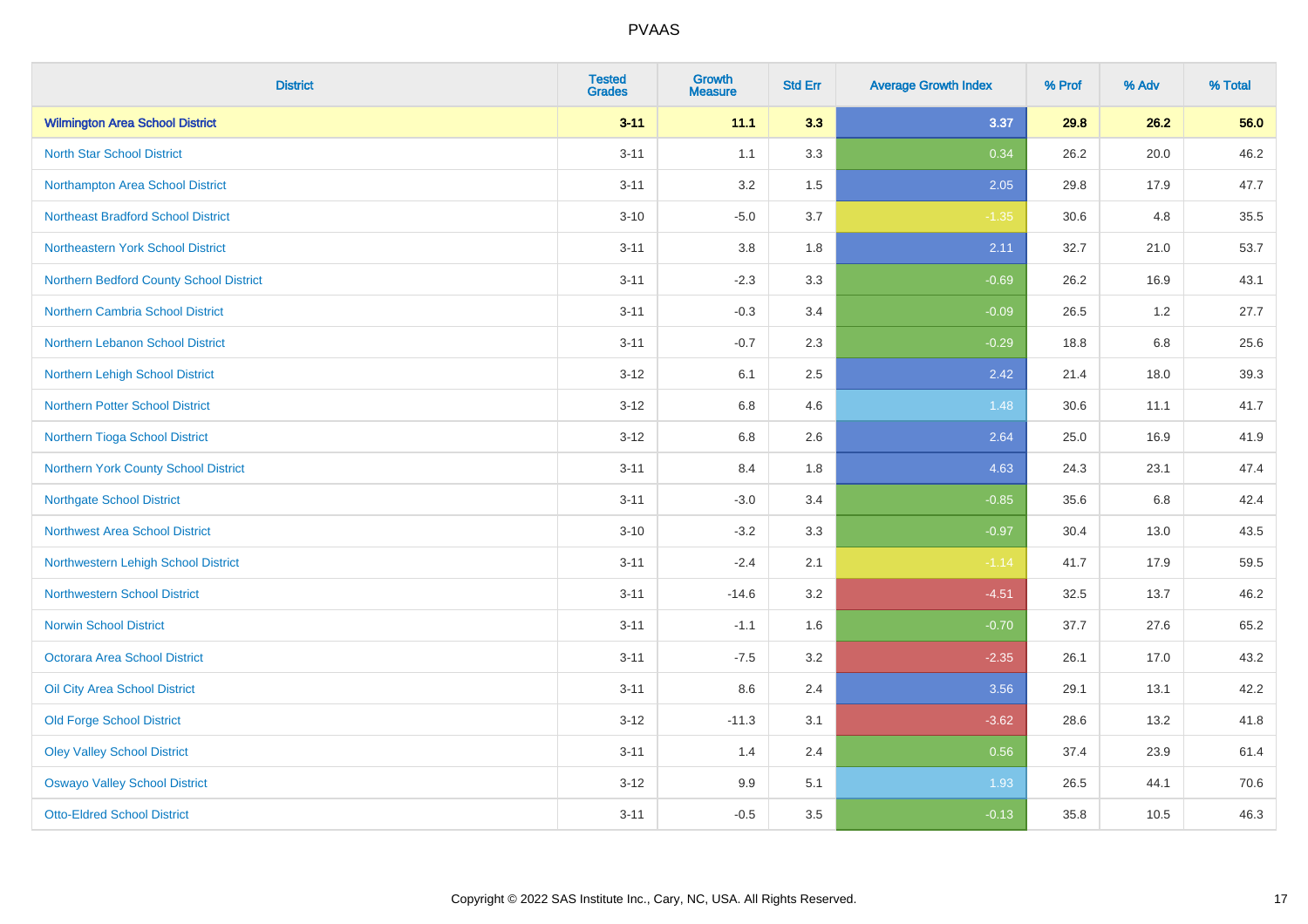| <b>District</b>                               | <b>Tested</b><br><b>Grades</b> | <b>Growth</b><br><b>Measure</b> | <b>Std Err</b> | <b>Average Growth Index</b> | % Prof | % Adv   | % Total |
|-----------------------------------------------|--------------------------------|---------------------------------|----------------|-----------------------------|--------|---------|---------|
| <b>Wilmington Area School District</b>        | $3 - 11$                       | 11.1                            | 3.3            | 3.37                        | 29.8   | 26.2    | 56.0    |
| <b>Owen J Roberts School District</b>         | $3 - 11$                       | $-3.5$                          | 1.5            | $-2.27$                     | 36.8   | 24.4    | 61.2    |
| <b>Oxford Area School District</b>            | $3 - 11$                       | $-3.1$                          | 1.8            | $-1.77$                     | 27.5   | 14.5    | 42.0    |
| <b>Palisades School District</b>              | $3 - 11$                       | 7.7                             | 2.9            | 2.66                        | 27.8   | 20.3    | 48.1    |
| <b>Palmerton Area School District</b>         | $3 - 11$                       | $-0.9$                          | 2.7            | $-0.34$                     | 34.3   | 14.3    | 48.6    |
| Palmyra Area School District                  | $3 - 11$                       | 16.2                            | 1.8            | 9.02                        | 38.8   | 34.0    | 72.8    |
| <b>Panther Valley School District</b>         | $3 - 12$                       | $-13.3$                         | 3.2            | $-4.10$                     | 31.5   | 4.1     | 35.6    |
| <b>Parkland School District</b>               | $3 - 11$                       | $-3.7$                          | 1.2            | $-3.17$                     | 31.4   | 30.6    | 62.0    |
| Pen Argyl Area School District                | $3 - 12$                       | 12.8                            | 2.5            | 5.10                        | 28.5   | 23.8    | 52.3    |
| Penn Cambria School District                  | $3 - 11$                       | $-4.5$                          | 2.4            | $-1.86$                     | 27.3   | 15.8    | 43.2    |
| <b>Penn Hills School District</b>             | $3 - 11$                       | 0.0                             | 2.4            | 0.02                        | 18.4   | 7.1     | 25.6    |
| <b>Penn Manor School District</b>             | $3 - 11$                       | 7.1                             | 1.5            | 4.82                        | 26.7   | 20.5    | 47.2    |
| <b>Penncrest School District</b>              | $3 - 11$                       | 6.0                             | 1.9            | 3.24                        | 31.1   | 16.9    | 48.0    |
| <b>Penn-Delco School District</b>             | $3 - 11$                       | 1.3                             | 1.8            | 0.75                        | 26.5   | 12.6    | 39.1    |
| <b>Pennridge School District</b>              | $3 - 10$                       | 7.4                             | 1.5            | 5.10                        | 32.0   | 27.6    | 59.6    |
| <b>Penns Manor Area School District</b>       | $3 - 12$                       | $-1.9$                          | $3.5\,$        | $-0.55$                     | 24.2   | $3.8\,$ | 28.0    |
| Penns Valley Area School District             | $3 - 12$                       | 14.1                            | 2.6            | 5.33                        | 29.6   | 23.3    | 52.9    |
| <b>Pennsbury School District</b>              | $3 - 11$                       | 5.6                             | 1.3            | 4.38                        | 37.7   | 27.7    | 65.4    |
| Pennsylvania Cyber Charter School             | $3 - 11$                       | 0.6                             | 1.5            | 0.37                        | 20.8   | 8.1     | 28.9    |
| Pennsylvania Distance Learning Charter School | $3 - 12$                       | 6.8                             | 3.4            | 1.99                        | 19.8   | 6.2     | 25.9    |
| Pennsylvania Leadership Charter School        | $3 - 11$                       | 8.0                             | 1.9            | 4.22                        | 33.1   | 27.8    | 60.9    |
| Pennsylvania Virtual Charter School           | $3 - 11$                       | 4.4                             | 3.4            | 1.31                        | 29.8   | 21.2    | 51.0    |
| <b>Penn-Trafford School District</b>          | $3 - 11$                       | 2.9                             | 1.8            | 1.68                        | 46.3   | 26.2    | 72.5    |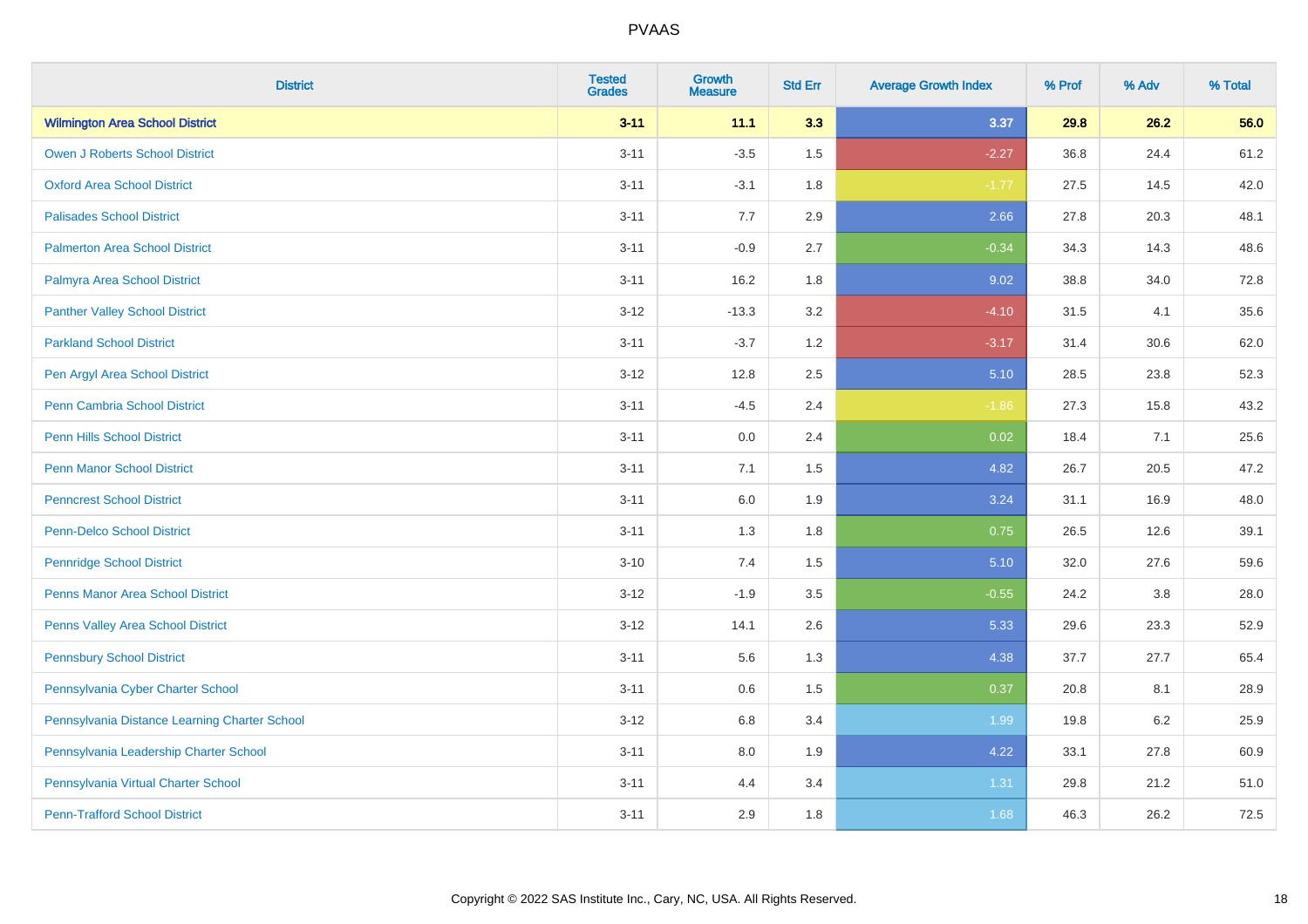| <b>District</b>                                    | <b>Tested</b><br><b>Grades</b> | <b>Growth</b><br><b>Measure</b> | <b>Std Err</b> | <b>Average Growth Index</b> | % Prof | % Adv | % Total |
|----------------------------------------------------|--------------------------------|---------------------------------|----------------|-----------------------------|--------|-------|---------|
| <b>Wilmington Area School District</b>             | $3 - 11$                       | 11.1                            | 3.3            | 3.37                        | 29.8   | 26.2  | 56.0    |
| People For People Charter School                   | $3 - 12$                       | 6.4                             | 5.6            | $1.15$                      | 2.4    | 0.0   | 2.4     |
| <b>Pequea Valley School District</b>               | $3 - 11$                       | 18.0                            | 3.1            | 5.74                        | 29.2   | 37.5  | 66.7    |
| <b>Perkiomen Valley School District</b>            | $3 - 11$                       | 2.7                             | 1.5            | 1.83                        | 35.0   | 25.3  | 60.3    |
| Perseus House Charter School Of Excellence         | $6 - 11$                       | $-6.4$                          | 2.6            | $-2.50$                     | 0.9    | 0.0   | 0.9     |
| <b>Peters Township School District</b>             | $3 - 11$                       | 14.1                            | 1.7            | 8.16                        | 35.2   | 41.6  | 76.8    |
| Philadelphia Academy Charter School                | $3 - 11$                       | $-14.7$                         | 2.7            | $-5.42$                     | 21.6   | 3.9   | 25.5    |
| Philadelphia City School District                  | $3 - 12$                       | $-7.8$                          | 0.6            | $-13.43$                    | 16.4   | 6.5   | 22.9    |
| Philadelphia Electrical & Tech Charter High School | $10 - 10$                      | 1.2                             | 2.6            | 0.45                        | 0.9    | 0.0   | 0.9     |
| Philipsburg-Osceola Area School District           | $3 - 11$                       | 4.1                             | 3.0            | 1.37                        | 22.5   | 16.2  | 38.8    |
| <b>Phoenixville Area School District</b>           | $3 - 11$                       | 7.3                             | 1.8            | 3.96                        | 32.3   | 27.6  | 59.8    |
| <b>Pine Grove Area School District</b>             | $3 - 11$                       | $-1.1$                          | 3.0            | $-0.36$                     | 29.5   | 14.3  | 43.8    |
| <b>Pine-Richland School District</b>               | $3 - 11$                       | 9.3                             | 1.7            | 5.56                        | 42.3   | 35.8  | 78.1    |
| <b>Pittsburgh School District</b>                  | $3 - 11$                       | $-13.0$                         | 1.1            | $-12.25$                    | 16.1   | 6.5   | 22.6    |
| <b>Pittston Area School District</b>               | $3 - 11$                       | $-8.2$                          | 2.2            | $-3.75$                     | 26.7   | 14.8  | 41.5    |
| <b>Pleasant Valley School District</b>             | $3 - 11$                       | $-3.3$                          | 1.8            | $-1.80$                     | 28.5   | 10.4  | 39.0    |
| <b>Plum Borough School District</b>                | $3 - 11$                       | $-9.4$                          | 2.4            | $-3.98$                     | 32.9   | 27.4  | 60.4    |
| Pocono Mountain School District                    | $3 - 12$                       | $-4.3$                          | 1.8            | $-2.43$                     | 35.5   | 17.1  | 52.6    |
| <b>Port Allegany School District</b>               | $3 - 11$                       | 6.5                             | 3.7            | 1.74                        | 26.4   | 11.3  | 37.7    |
| <b>Portage Area School District</b>                | $3 - 10$                       | $-0.5$                          | 3.3            | $-0.14$                     | 27.0   | 20.6  | 47.6    |
| <b>Pottsgrove School District</b>                  | $3 - 11$                       | $-5.5$                          | 2.0            | $-2.78$                     | 28.6   | 10.3  | 38.8    |
| <b>Pottstown School District</b>                   | $3 - 12$                       | 2.0                             | 2.2            | 0.88                        | 19.4   | 6.2   | 25.6    |
| <b>Pottsville Area School District</b>             | $3 - 12$                       | $-4.9$                          | 2.1            | $-2.36$                     | 21.8   | 7.9   | 29.6    |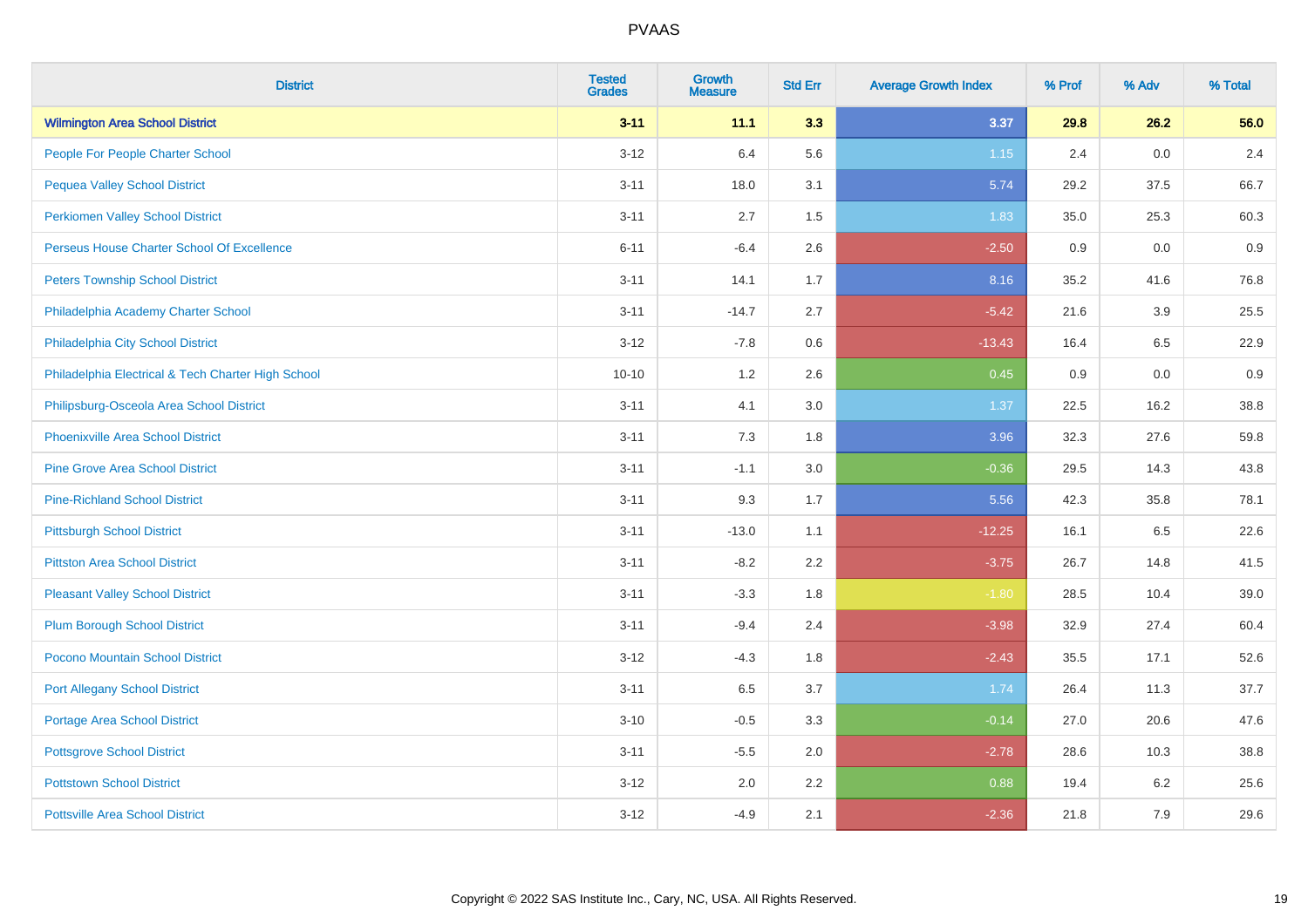| <b>District</b>                                                       | <b>Tested</b><br><b>Grades</b> | <b>Growth</b><br><b>Measure</b> | <b>Std Err</b> | <b>Average Growth Index</b> | % Prof | % Adv   | % Total |
|-----------------------------------------------------------------------|--------------------------------|---------------------------------|----------------|-----------------------------|--------|---------|---------|
| <b>Wilmington Area School District</b>                                | $3 - 11$                       | 11.1                            | 3.3            | 3.37                        | 29.8   | 26.2    | 56.0    |
| Preparatory Charter School Of Mathematics, Science, Tech, And Careers | $9 - 10$                       | $-5.1$                          | 2.5            | $-2.03$                     | 6.3    | 1.4     | 7.7     |
| Propel Charter School - Braddock Hills                                | $3 - 11$                       | $-2.1$                          | 3.3            | $-0.63$                     | 4.8    | 3.2     | 8.1     |
| <b>Propel Charter School-Homestead</b>                                | $3 - 11$                       | $-5.0$                          | 3.9            | $-1.27$                     | 7.3    | $0.0\,$ | 7.3     |
| <b>Propel Charter School-Montour</b>                                  | $3 - 10$                       | $-3.4$                          | 3.6            | $-0.93$                     | 7.7    | 0.0     | 7.7     |
| <b>Punxsutawney Area School District</b>                              | $3 - 11$                       | 15.8                            | 2.7            | 5.83                        | 18.6   | 29.0    | 47.6    |
| <b>Purchase Line School District</b>                                  | $3 - 12$                       | 4.3                             | 3.3            | 1.30                        | 32.3   | 9.0     | 41.4    |
| <b>Quaker Valley School District</b>                                  | $3 - 11$                       | 12.2                            | 2.5            | 4.90                        | 39.5   | 26.4    | 65.9    |
| <b>Quakertown Community School District</b>                           | $3 - 12$                       | $-4.3$                          | 1.5            | $-2.79$                     | 33.8   | 20.1    | 53.8    |
| <b>Radnor Township School District</b>                                | $3 - 12$                       | 7.5                             | 1.9            | 4.03                        | 33.0   | 38.3    | 71.3    |
| <b>Reach Cyber Charter School</b>                                     | $3 - 11$                       | 1.4                             | 3.6            | 0.40                        | 32.9   | 15.2    | 48.1    |
| <b>Reading School District</b>                                        | $3 - 11$                       | 4.3                             | 1.2            | 3.71                        | 16.8   | 6.0     | 22.8    |
| <b>Red Lion Area School District</b>                                  | $3 - 11$                       | 4.5                             | 1.9            | 2.31                        | 32.3   | 21.5    | 53.8    |
| <b>Redbank Valley School District</b>                                 | $3 - 11$                       | $-7.5$                          | 3.1            | $-2.41$                     | 12.4   | 10.6    | 23.1    |
| Renaissance Academy Charter School                                    | $3 - 11$                       | $-5.6$                          | 3.1            | $-1.79$                     | 28.4   | 18.5    | 46.9    |
| <b>Reynolds School District</b>                                       | $3 - 10$                       | $-3.0$                          | 3.5            | $-0.87$                     | 27.3   | 9.1     | 36.4    |
| <b>Richland School District</b>                                       | $3 - 11$                       | $-6.9$                          | 2.6            | $-2.63$                     | 40.1   | 20.9    | 61.0    |
| <b>Ridgway Area School District</b>                                   | $3 - 11$                       | $-6.1$                          | 4.0            | $-1.53$                     | 42.2   | 15.6    | 57.8    |
| <b>Ridley School District</b>                                         | $3 - 12$                       | 0.3                             | 1.6            | 0.21                        | 32.0   | 10.7    | 42.6    |
| <b>Ringgold School District</b>                                       | $3 - 11$                       | 2.9                             | 2.2            | 1.32                        | 23.8   | 13.3    | 37.1    |
| <b>Riverside Beaver County School District</b>                        | $3 - 11$                       | $-5.5$                          | 2.7            | $-2.03$                     | 35.8   | 23.2    | 59.0    |
| <b>Riverside School District</b>                                      | $3 - 11$                       | $-6.2$                          | 2.7            | $-2.33$                     | 20.8   | 17.0    | 37.7    |
| <b>Riverview School District</b>                                      | $3 - 11$                       | $-13.0$                         | 4.0            | $-3.29$                     | 43.1   | 7.8     | 51.0    |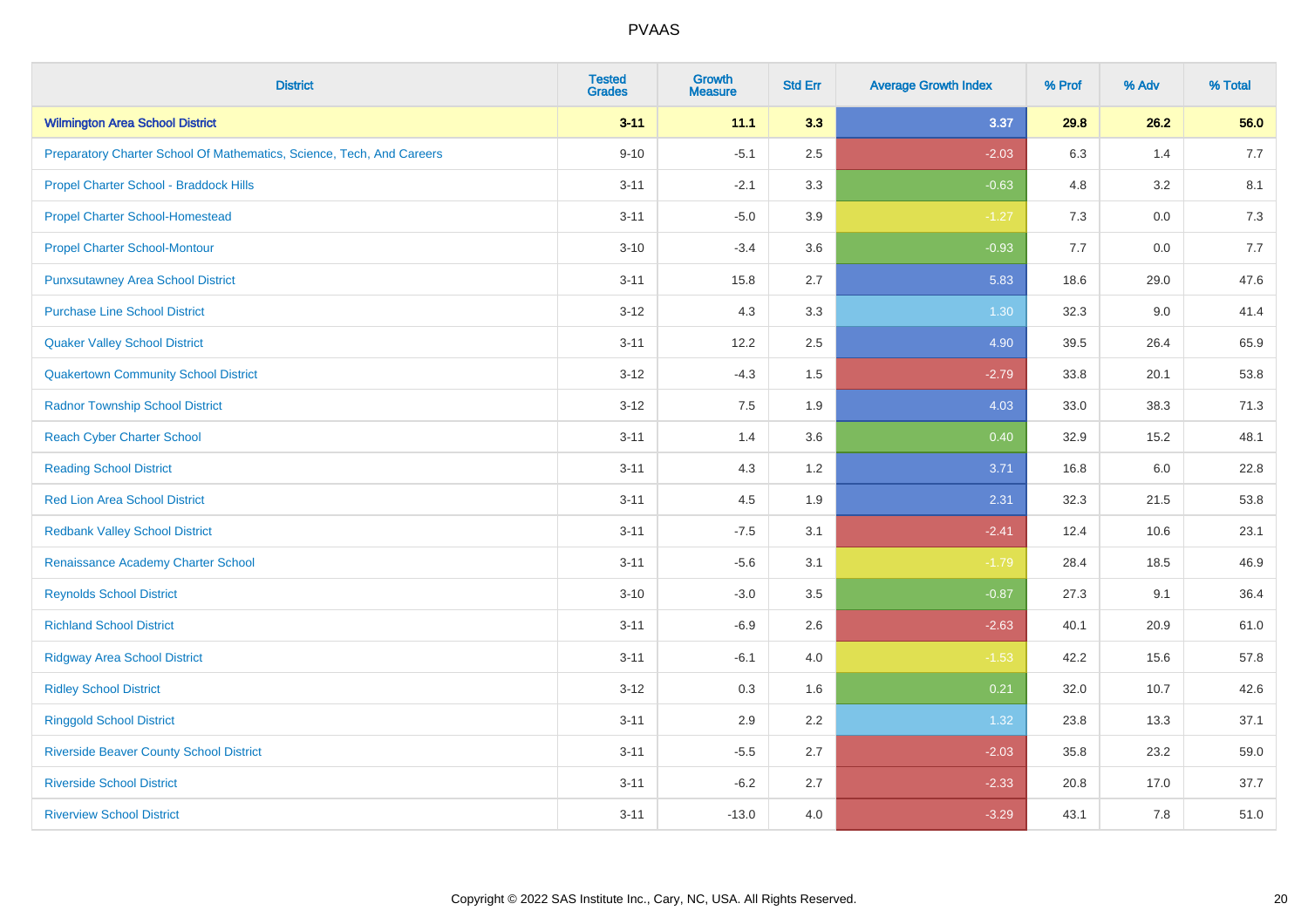| <b>District</b>                               | <b>Tested</b><br><b>Grades</b> | <b>Growth</b><br><b>Measure</b> | <b>Std Err</b> | <b>Average Growth Index</b> | % Prof | % Adv   | % Total |
|-----------------------------------------------|--------------------------------|---------------------------------|----------------|-----------------------------|--------|---------|---------|
| <b>Wilmington Area School District</b>        | $3 - 11$                       | 11.1                            | 3.3            | 3.37                        | 29.8   | 26.2    | 56.0    |
| <b>Roberto Clemente Charter School</b>        | $3 - 12$                       | $-3.3$                          | 4.1            | $-0.79$                     | 22.7   | 4.6     | 27.3    |
| <b>Rochester Area School District</b>         | $3 - 11$                       | $-5.7$                          | 3.9            | $-1.45$                     | 14.9   | 2.1     | 17.0    |
| <b>Rose Tree Media School District</b>        | $3 - 10$                       | $-2.8$                          | 2.1            | $-1.33$                     | 35.2   | 29.6    | 64.8    |
| Saint Marys Area School District              | $3 - 11$                       | 6.0                             | 2.2            | 2.69                        | 35.4   | 18.3    | 53.7    |
| <b>Salisbury Township School District</b>     | $3 - 11$                       | 5.8                             | 3.6            | 1.62                        | 24.4   | 12.6    | 37.0    |
| Salisbury-Elk Lick School District            | $3 - 11$                       | $-8.4$                          | 5.8            | $-1.45$                     | 33.3   | 5.6     | 38.9    |
| <b>Saucon Valley School District</b>          | $3 - 11$                       | 18.9                            | 2.2            | 8.48                        | 26.0   | 39.6    | 65.6    |
| <b>Sayre Area School District</b>             | $3 - 11$                       | 5.8                             | 3.2            | 1.81                        | 30.3   | 21.0    | 51.3    |
| <b>School Lane Charter School</b>             | $3 - 11$                       | 2.6                             | 3.6            | 0.72                        | 23.1   | 18.7    | 41.8    |
| Schuylkill Haven Area School District         | $3 - 11$                       | $-5.3$                          | 2.7            | $-1.96$                     | 22.2   | 11.6    | 33.8    |
| <b>Schuylkill Valley School District</b>      | $3 - 11$                       | $-1.0$                          | 2.2            | $-0.47$                     | 29.8   | 20.2    | 50.0    |
| <b>Scranton School District</b>               | $3 - 12$                       | $-10.1$                         | 2.5            | $-4.04$                     | 20.0   | 7.7     | 27.7    |
| <b>Selinsgrove Area School District</b>       | $3 - 12$                       | $-5.7$                          | 2.1            | $-2.74$                     | 25.4   | 13.9    | 39.2    |
| <b>Seneca Valley School District</b>          | $3 - 11$                       | 0.8                             | 1.4            | 0.54                        | 40.6   | 25.2    | 65.8    |
| <b>Shade-Central City School District</b>     | $3 - 11$                       | $-14.6$                         | 4.0            | $-3.68$                     | 9.6    | $0.0\,$ | 9.6     |
| <b>Shaler Area School District</b>            | $3 - 11$                       | $-2.1$                          | 1.8            | $-1.18$                     | 32.0   | 13.0    | 45.0    |
| <b>Shamokin Area School District</b>          | $3 - 11$                       | $-2.6$                          | 2.5            | $-1.06$                     | 19.6   | 9.8     | 29.3    |
| <b>Shanksville-Stonycreek School District</b> | $3 - 10$                       | $-8.6$                          | 5.5            | $-1.55$                     | 17.6   | 23.5    | 41.2    |
| <b>Sharon City School District</b>            | $3 - 11$                       | $-6.5$                          | 2.3            | $-2.79$                     | 13.1   | 5.0     | 18.1    |
| <b>Sharpsville Area School District</b>       | $3 - 11$                       | 3.8                             | 3.7            | 1.04                        | 41.1   | 23.2    | 64.3    |
| <b>Shenandoah Valley School District</b>      | $3 - 11$                       | $-4.5$                          | 3.5            | $-1.29$                     | 14.3   | 0.0     | 14.3    |
| Shenango Area School District                 | $3 - 11$                       | 1.7                             | 3.2            | 0.52                        | 41.4   | 13.8    | 55.3    |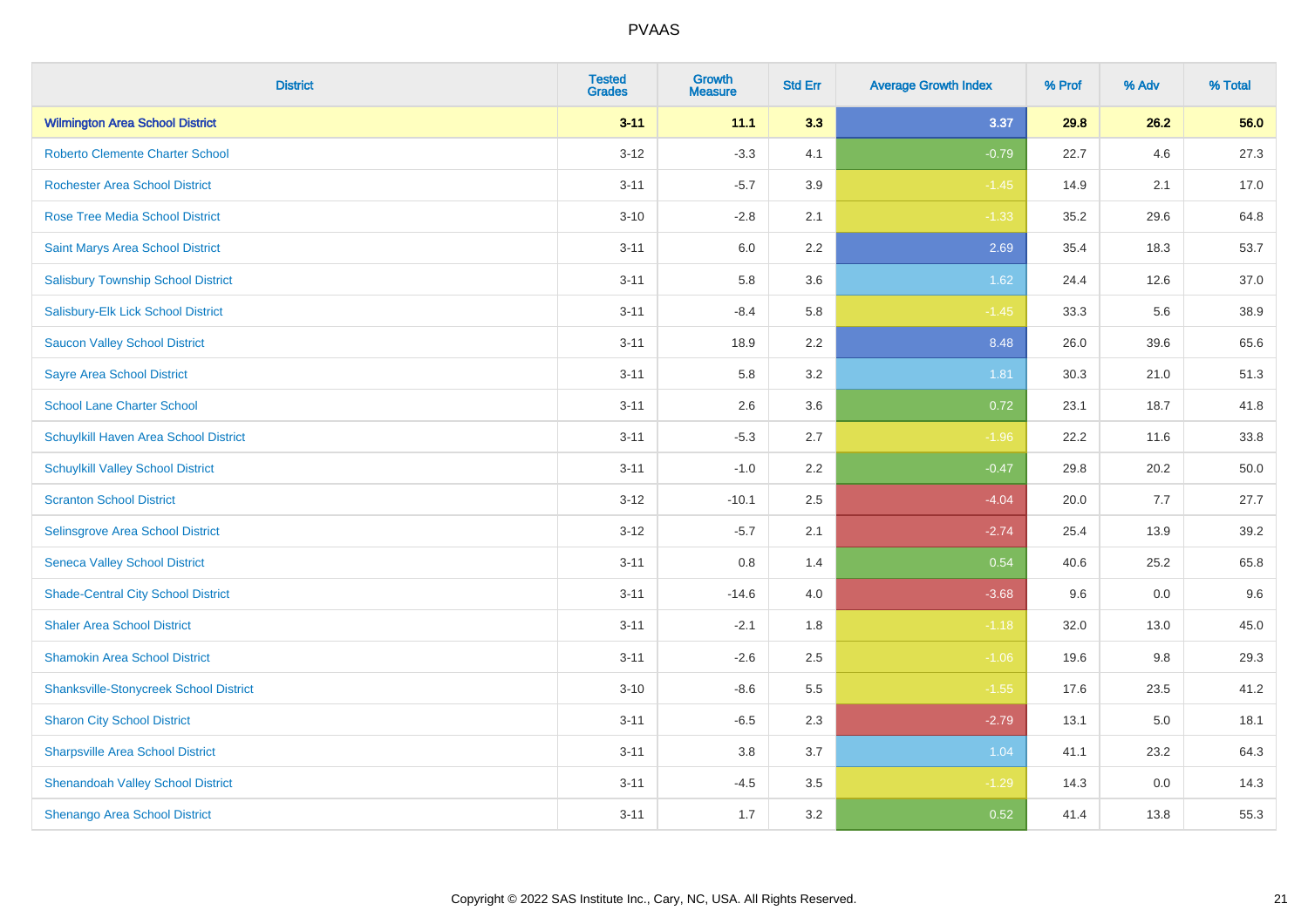| <b>District</b>                            | <b>Tested</b><br><b>Grades</b> | <b>Growth</b><br><b>Measure</b> | <b>Std Err</b> | <b>Average Growth Index</b> | % Prof | % Adv | % Total |
|--------------------------------------------|--------------------------------|---------------------------------|----------------|-----------------------------|--------|-------|---------|
| <b>Wilmington Area School District</b>     | $3 - 11$                       | 11.1                            | 3.3            | 3.37                        | 29.8   | 26.2  | 56.0    |
| <b>Shikellamy School District</b>          | $3 - 10$                       | $-8.3$                          | 2.4            | $-3.42$                     | 20.8   | 18.5  | 39.2    |
| <b>Shippensburg Area School District</b>   | $3 - 11$                       | 0.5                             | 1.8            | 0.26                        | 23.5   | 22.8  | 46.3    |
| <b>Slippery Rock Area School District</b>  | $3 - 11$                       | $-3.8$                          | 2.5            | $-1.56$                     | 30.8   | 21.9  | 52.7    |
| <b>Smethport Area School District</b>      | $3 - 12$                       | 5.8                             | 3.8            | 1.52                        | 24.6   | 20.0  | 44.6    |
| <b>Solanco School District</b>             | $3 - 11$                       | 2.2                             | 1.8            | 1.18                        | 27.2   | 15.0  | 42.3    |
| <b>Somerset Area School District</b>       | $3 - 11$                       | $-7.6$                          | 2.4            | $-3.17$                     | 21.0   | 14.5  | 35.5    |
| <b>Souderton Area School District</b>      | $3 - 11$                       | 18.5                            | 1.4            | 12.86                       | 39.2   | 31.2  | 70.4    |
| South Allegheny School District            | $3 - 11$                       | $-0.9$                          | 3.1            | $-0.30$                     | 23.8   | 2.5   | 26.2    |
| South Butler County School District        | $3 - 10$                       | 6.3                             | 2.2            | 2.80                        | 37.8   | 19.2  | 57.0    |
| <b>South Eastern School District</b>       | $3 - 11$                       | $-1.0$                          | 1.8            | $-0.55$                     | 36.4   | 17.1  | 53.5    |
| South Fayette Township School District     | $3 - 11$                       | 6.0                             | 1.8            | 3.33                        | 32.2   | 38.3  | 70.5    |
| South Middleton School District            | $3 - 11$                       | 4.4                             | 2.2            | 1.95                        | 31.1   | 16.4  | 47.5    |
| <b>South Park School District</b>          | $3 - 11$                       | $-8.8$                          | 2.5            | $-3.46$                     | 28.1   | 17.0  | 45.2    |
| South Side Area School District            | $3 - 11$                       | $-0.6$                          | 3.1            | $-0.19$                     | 24.0   | 28.0  | 52.0    |
| <b>South Western School District</b>       | $3 - 12$                       | 2.5                             | 1.7            | 1.48                        | 36.2   | 19.7  | 55.9    |
| South Williamsport Area School District    | $3 - 10$                       | 0.9                             | 3.1            | 0.31                        | 38.4   | 11.6  | 50.0    |
| <b>Southeast Delco School District</b>     | $3 - 10$                       | 3.9                             | 3.5            | 1.12                        | 18.6   | 3.4   | 22.0    |
| <b>Southeastern Greene School District</b> | $3 - 10$                       | $-2.3$                          | 4.4            | $-0.53$                     | 29.0   | 9.7   | 38.7    |
| Southern Columbia Area School District     | $3 - 11$                       | $-8.5$                          | 3.0            | $-2.83$                     | 30.5   | 12.8  | 43.3    |
| <b>Southern Fulton School District</b>     | $3 - 11$                       | $-5.1$                          | 4.0            | $-1.29$                     | 21.7   | 13.0  | 34.8    |
| Southern Huntingdon County School District | $3 - 11$                       | $-5.9$                          | 3.4            | $-1.76$                     | 32.8   | 4.9   | 37.7    |
| <b>Southern Lehigh School District</b>     | $3 - 11$                       | $-4.1$                          | 2.1            | $-1.94$                     | 39.3   | 28.0  | 67.2    |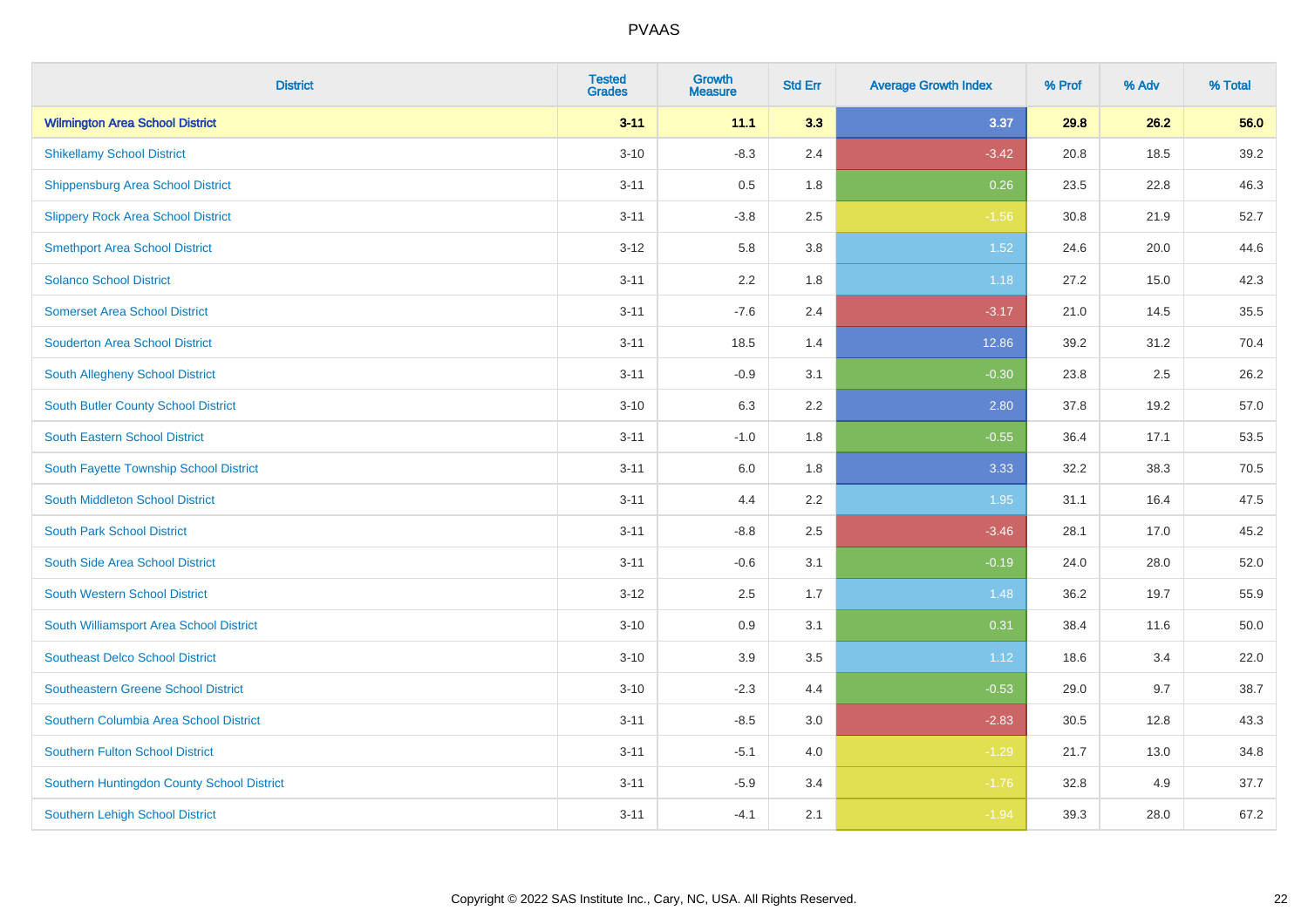| <b>District</b>                              | <b>Tested</b><br><b>Grades</b> | <b>Growth</b><br><b>Measure</b> | <b>Std Err</b> | <b>Average Growth Index</b> | % Prof | % Adv | % Total |
|----------------------------------------------|--------------------------------|---------------------------------|----------------|-----------------------------|--------|-------|---------|
| <b>Wilmington Area School District</b>       | $3 - 11$                       | 11.1                            | 3.3            | 3.37                        | 29.8   | 26.2  | 56.0    |
| Southern Tioga School District               | $3 - 11$                       | $-0.1$                          | 2.8            | $-0.03$                     | 26.3   | 10.3  | 36.6    |
| <b>Southern York County School District</b>  | $3 - 11$                       | 15.5                            | 1.8            | 8.48                        | 37.6   | 29.2  | 66.8    |
| <b>Southmoreland School District</b>         | $3 - 11$                       | $-12.5$                         | 3.1            | $-4.04$                     | 33.3   | 15.5  | 48.8    |
| <b>Spring Cove School District</b>           | $3 - 11$                       | 9.1                             | 2.4            | 3.77                        | 31.8   | 25.4  | 57.1    |
| <b>Spring Grove Area School District</b>     | $3 - 11$                       | 3.9                             | 2.0            | 1.90                        | 30.0   | 23.0  | 53.0    |
| <b>Springfield School District</b>           | $3 - 11$                       | 1.2                             | 1.7            | 0.69                        | 31.8   | 25.2  | 56.9    |
| <b>Springfield Township School District</b>  | $3 - 11$                       | $-3.9$                          | 3.1            | $-1.27$                     | 37.2   | 30.8  | 68.1    |
| <b>Spring-Ford Area School District</b>      | $3 - 11$                       | 16.6                            | 1.2            | 14.02                       | 30.4   | 45.3  | 75.7    |
| <b>State College Area School District</b>    | $3 - 11$                       | 24.5                            | 1.3            | 18.59                       | 31.9   | 46.9  | 78.8    |
| <b>Steel Valley School District</b>          | $3 - 11$                       | 11.1                            | 3.3            | 3.33                        | 34.8   | 10.1  | 44.9    |
| <b>Steelton-Highspire School District</b>    | $3 - 11$                       | $-5.3$                          | 3.2            | $-1.65$                     | 13.9   | 0.0   | 13.9    |
| <b>Sto-Rox School District</b>               | $3 - 10$                       | $-7.0$                          | 3.5            | $-1.99$                     | 3.2    | 0.0   | 3.2     |
| <b>Stroudsburg Area School District</b>      | $3 - 11$                       | $7.5\,$                         | 1.6            | 4.70                        | 30.4   | 18.3  | 48.7    |
| <b>Sugar Valley Rural Charter School</b>     | $3 - 11$                       | $-3.6$                          | 3.7            | $-0.98$                     | 10.3   | 0.0   | 10.3    |
| <b>Sullivan County School District</b>       | $3 - 10$                       | 2.5                             | 4.3            | 0.58                        | 43.6   | 7.7   | 51.3    |
| <b>Susq-Cyber Charter School</b>             | $9 - 11$                       | $-3.2$                          | 5.8            | $-0.54$                     | 23.8   | 4.8   | 28.6    |
| <b>Susquehanna Community School District</b> | $3 - 11$                       | $-4.5$                          | 3.8            | $-1.19$                     | 31.9   | 8.8   | 40.7    |
| Susquehanna Township School District         | $3 - 12$                       | 3.9                             | 2.7            | 1.45                        | 19.0   | 13.1  | 32.0    |
| <b>Susquenita School District</b>            | $3 - 11$                       | $-5.9$                          | 2.6            | $-2.28$                     | 30.6   | 13.9  | 44.4    |
| <b>Tacony Academy Charter School</b>         | $3 - 11$                       | $-12.9$                         | 3.3            | $-3.90$                     | 8.6    | 1.4   | 10.0    |
| <b>Tamaqua Area School District</b>          | $3 - 12$                       | 6.5                             | 2.4            | 2.72                        | 34.3   | 17.5  | 51.8    |
| <b>Tech Freire Charter School</b>            | $9 - 11$                       | 0.7                             | 2.5            | 0.27                        | 3.6    | 0.0   | 3.6     |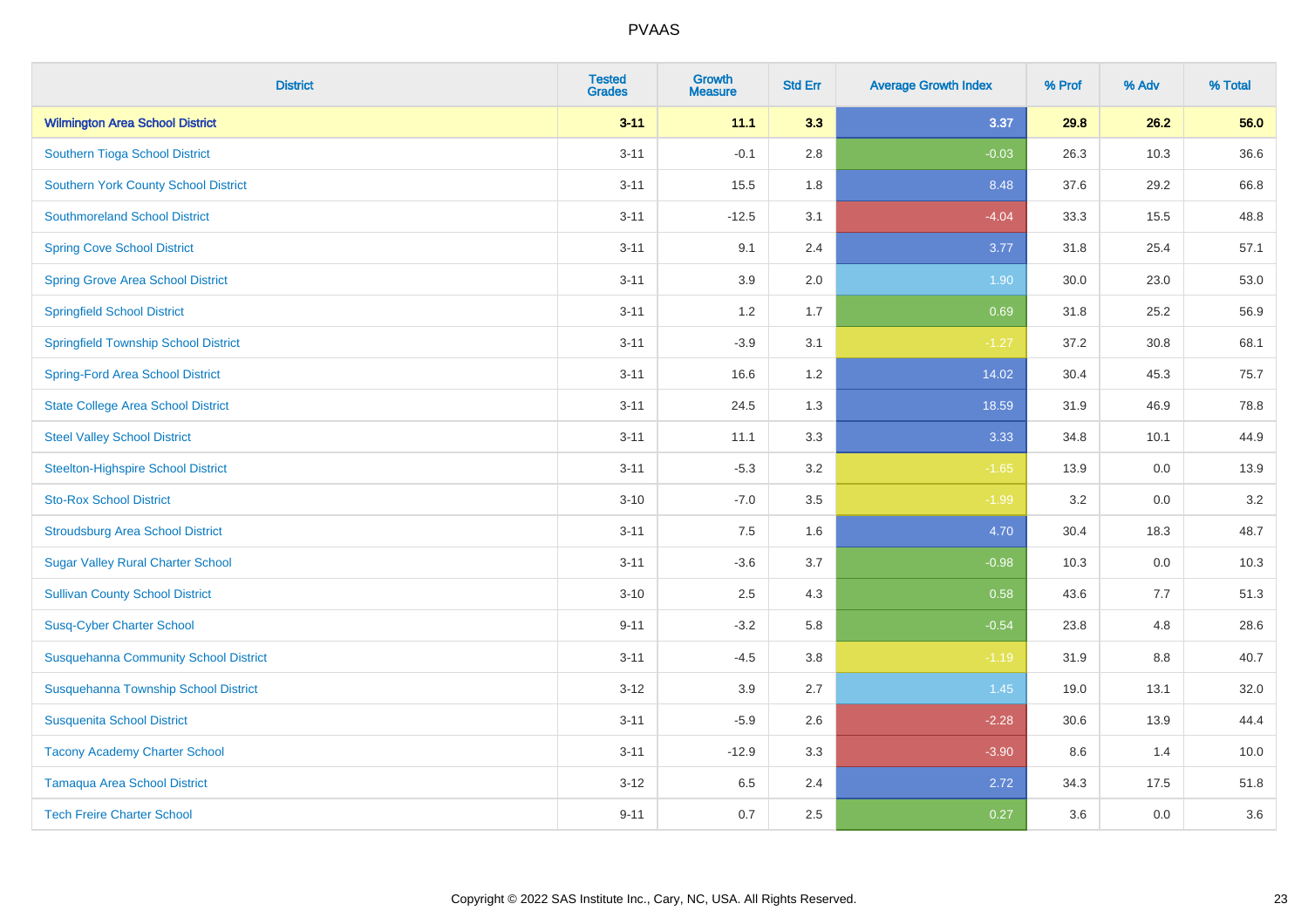| <b>District</b>                               | <b>Tested</b><br><b>Grades</b> | <b>Growth</b><br><b>Measure</b> | <b>Std Err</b> | <b>Average Growth Index</b> | % Prof | % Adv   | % Total |
|-----------------------------------------------|--------------------------------|---------------------------------|----------------|-----------------------------|--------|---------|---------|
| <b>Wilmington Area School District</b>        | $3 - 11$                       | 11.1                            | 3.3            | 3.37                        | 29.8   | 26.2    | 56.0    |
| <b>Tidioute Community Charter School</b>      | $3 - 11$                       | $0.8\,$                         | 4.4            | 0.19                        | 18.1   | 6.9     | 25.0    |
| <b>Titusville Area School District</b>        | $3 - 11$                       | $-5.0$                          | 2.5            | $-1.98$                     | 26.5   | 6.8     | 33.3    |
| <b>Towanda Area School District</b>           | $3 - 11$                       | $-4.0$                          | 2.6            | $-1.52$                     | 24.8   | $9.9\,$ | 34.8    |
| <b>Tredyffrin-Easttown School District</b>    | $3 - 10$                       | 8.7                             | 2.4            | 3.57                        | 35.2   | 35.8    | 71.0    |
| <b>Trinity Area School District</b>           | $3 - 11$                       | $-8.7$                          | 1.8            | $-4.87$                     | 20.9   | 9.8     | 30.8    |
| <b>Tri-Valley School District</b>             | $3 - 10$                       | $-2.7$                          | 3.9            | $-0.69$                     | 31.0   | 9.5     | 40.5    |
| <b>Troy Area School District</b>              | $3 - 10$                       | $-4.7$                          | 3.2            | $-1.46$                     | 22.8   | 16.5    | 39.2    |
| <b>Tulpehocken Area School District</b>       | $3 - 12$                       | 1.0                             | 4.9            | 0.20                        | 11.5   | 23.1    | 34.6    |
| <b>Tunkhannock Area School District</b>       | $3 - 11$                       | 1.4                             | 2.0            | 0.71                        | 29.8   | 18.1    | 47.9    |
| <b>Turkeyfoot Valley Area School District</b> | $3 - 12$                       | $-15.4$                         | 5.8            | $-2.66$                     | 3.8    | 3.8     | $7.6$   |
| <b>Tuscarora School District</b>              | $3 - 11$                       | 13.4                            | 2.2            | 6.20                        | 37.1   | 26.3    | 63.4    |
| <b>Tussey Mountain School District</b>        | $3 - 12$                       | $-13.0$                         | 3.3            | $-3.93$                     | 11.1   | 3.2     | 14.3    |
| <b>Twin Valley School District</b>            | $3 - 12$                       | $-3.2$                          | 1.9            | $-1.68$                     | 38.8   | 19.8    | 58.6    |
| <b>Tyrone Area School District</b>            | $3 - 12$                       | 29.2                            | 2.3            | 12.86                       | 36.6   | 29.1    | 65.7    |
| <b>Union Area School District</b>             | $3 - 11$                       | $-6.5$                          | 3.8            | $-1.70$                     | 30.6   | 12.2    | 42.9    |
| <b>Union City Area School District</b>        | $3 - 12$                       | $-8.7$                          | 3.3            | $-2.59$                     | 29.7   | 10.9    | 40.6    |
| <b>Union School District</b>                  | $3 - 12$                       | 2.5                             | 3.7            | 0.69                        | 17.9   | 10.4    | 28.4    |
| <b>Uniontown Area School District</b>         | $3 - 11$                       | $-2.8$                          | 3.1            | $-0.91$                     | 31.7   | 7.3     | 39.0    |
| <b>Unionville-Chadds Ford School District</b> | $3 - 11$                       | 15.8                            | 1.7            | 9.12                        | 31.2   | 48.0    | 79.2    |
| <b>United School District</b>                 | $3 - 11$                       | 6.3                             | 3.3            | 1.89                        | 38.8   | 16.3    | 55.0    |
| <b>Universal Audenried Charter School</b>     | $9 - 11$                       | $-3.8$                          | 2.5            | $-1.53$                     | 3.0    | 0.5     | 3.5     |
| <b>Upper Adams School District</b>            | $3 - 11$                       | 0.9                             | 2.5            | 0.37                        | 33.0   | 17.0    | 50.0    |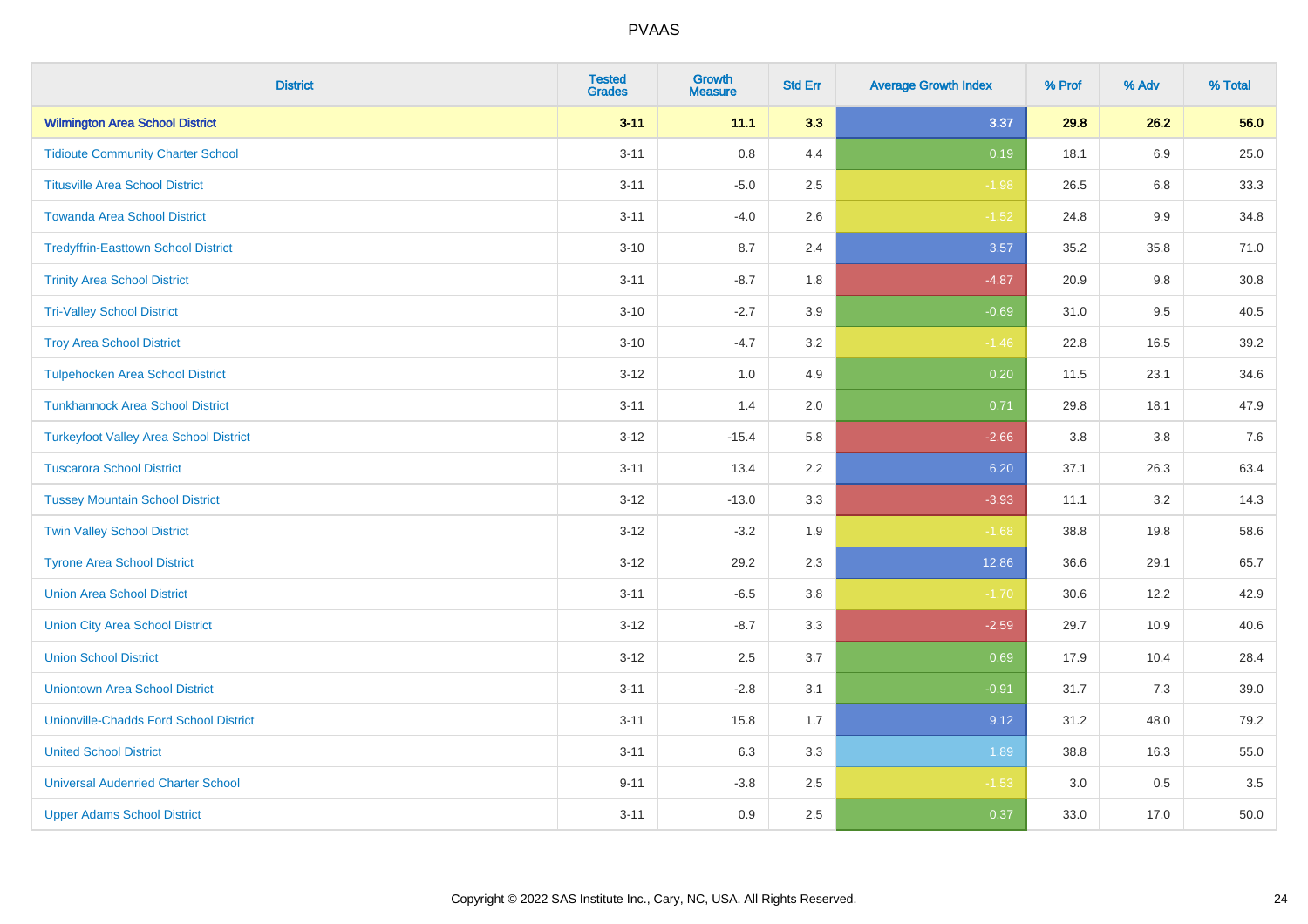| <b>District</b>                                | <b>Tested</b><br><b>Grades</b> | <b>Growth</b><br><b>Measure</b> | <b>Std Err</b> | <b>Average Growth Index</b> | % Prof | % Adv | % Total |
|------------------------------------------------|--------------------------------|---------------------------------|----------------|-----------------------------|--------|-------|---------|
| <b>Wilmington Area School District</b>         | $3 - 11$                       | 11.1                            | 3.3            | 3.37                        | 29.8   | 26.2  | 56.0    |
| <b>Upper Darby School District</b>             | $3 - 12$                       | 11.2                            | 1.4            | 8.28                        | 23.8   | 11.8  | 35.6    |
| <b>Upper Dauphin Area School District</b>      | $3 - 11$                       | 16.5                            | 5.1            | 3.26                        | 37.5   | 26.8  | 64.3    |
| <b>Upper Dublin School District</b>            | $3 - 12$                       | 2.1                             | 1.8            | 1.19                        | 34.7   | 30.0  | 64.7    |
| <b>Upper Merion Area School District</b>       | $3 - 11$                       | 14.0                            | 2.0            | 7.15                        | 34.4   | 32.6  | 67.0    |
| <b>Upper Moreland Township School District</b> | $3 - 11$                       | 1.1                             | 2.0            | 0.56                        | 24.8   | 26.6  | 51.3    |
| <b>Upper Perkiomen School District</b>         | $3 - 11$                       | 5.7                             | 1.9            | 3.04                        | 25.4   | 19.9  | 45.4    |
| <b>Upper Saint Clair School District</b>       | $3 - 11$                       | 13.8                            | 1.8            | 7.86                        | 32.2   | 44.5  | 76.7    |
| Urban Pathways 6-12 Charter School             | $6 - 11$                       | $-4.1$                          | 5.7            | $-0.72$                     | 0.0    | 0.0   | $0.0\,$ |
| <b>Valley Grove School District</b>            | $3 - 10$                       | $-4.0$                          | 5.5            | $-0.72$                     | 68.4   | 15.8  | 84.2    |
| <b>Valley View School District</b>             | $3 - 11$                       | 9.3                             | 2.2            | 4.18                        | 26.6   | 23.1  | 49.7    |
| <b>Wallenpaupack Area School District</b>      | $3 - 11$                       | 8.8                             | 2.1            | 4.28                        | 28.5   | 18.9  | 47.4    |
| <b>Wallingford-Swarthmore School District</b>  | $3 - 10$                       | $5.0\,$                         | 2.2            | 2.25                        | 33.3   | 37.1  | 70.4    |
| <b>Warren County School District</b>           | $3 - 11$                       | $-0.1$                          | 1.6            | $-0.06$                     | 26.7   | 9.7   | 36.4    |
| <b>Warrior Run School District</b>             | $3 - 11$                       | 10.5                            | 2.7            | 3.86                        | 34.1   | 16.8  | 50.9    |
| <b>Warwick School District</b>                 | $3 - 11$                       | 21.7                            | 1.8            | 11.76                       | 27.7   | 36.3  | 64.0    |
| <b>Washington School District</b>              | $3 - 11$                       | $-15.9$                         | 2.9            | $-5.44$                     | 12.9   | 1.7   | 14.7    |
| <b>Wattsburg Area School District</b>          | $3 - 11$                       | 1.0                             | 2.7            | 0.36                        | 20.4   | 12.4  | 32.7    |
| <b>Wayne Highlands School District</b>         | $3 - 11$                       | 22.5                            | 2.5            | 9.16                        | 33.8   | 40.4  | 74.2    |
| <b>Waynesboro Area School District</b>         | $3 - 12$                       | 3.0                             | 1.8            | 1.67                        | 26.0   | 23.5  | 49.5    |
| <b>Weatherly Area School District</b>          | $3 - 11$                       | $-5.8$                          | 4.0            | $-1.44$                     | 32.1   | 8.9   | 41.1    |
| <b>Wellsboro Area School District</b>          | $3 - 11$                       | $-6.3$                          | 3.0            | $-2.08$                     | 24.4   | 13.4  | 37.8    |
| <b>West Allegheny School District</b>          | $3 - 12$                       | 8.6                             | 2.0            | 4.34                        | 37.3   | 27.2  | 64.5    |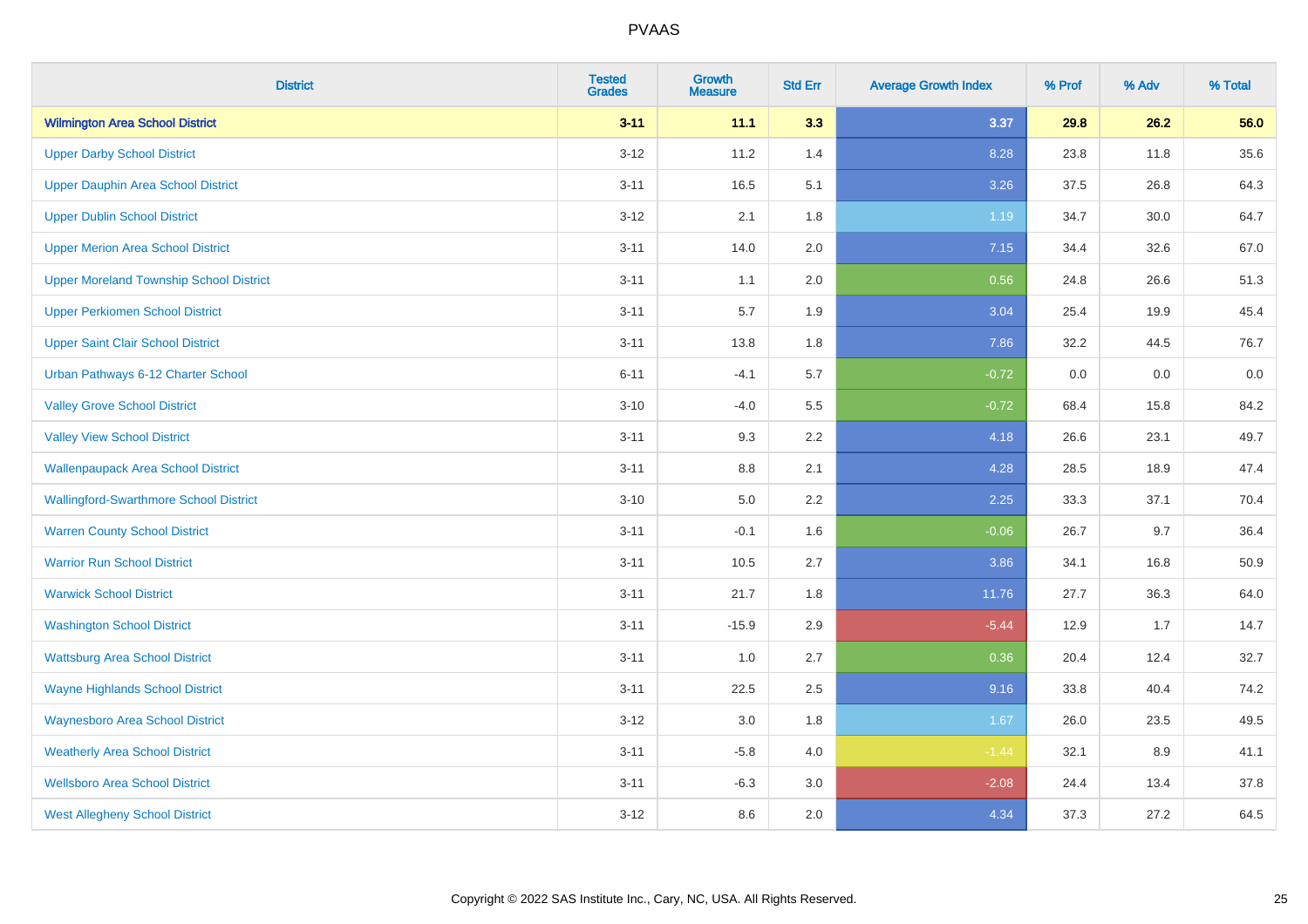| <b>District</b>                                 | <b>Tested</b><br><b>Grades</b> | <b>Growth</b><br><b>Measure</b> | <b>Std Err</b> | <b>Average Growth Index</b> | % Prof | % Adv | % Total |
|-------------------------------------------------|--------------------------------|---------------------------------|----------------|-----------------------------|--------|-------|---------|
| <b>Wilmington Area School District</b>          | $3 - 11$                       | 11.1                            | 3.3            | 3.37                        | 29.8   | 26.2  | 56.0    |
| <b>West Branch Area School District</b>         | $3 - 11$                       | 17.0                            | 3.3            | 5.20                        | 47.1   | 19.1  | 66.2    |
| <b>West Chester Area School District</b>        | $3 - 11$                       | $-2.1$                          | 1.2            | $-1.83$                     | 36.4   | 23.2  | 59.6    |
| <b>West Greene School District</b>              | $3 - 11$                       | $-8.1$                          | 3.9            | $-2.08$                     | 31.0   | 11.9  | 42.9    |
| West Jefferson Hills School District            | $3 - 11$                       | 1.9                             | 1.9            | 0.99                        | 34.8   | 27.3  | 62.1    |
| <b>West Middlesex Area School District</b>      | $3 - 10$                       | $-7.4$                          | 3.5            | $-2.11$                     | 32.0   | 9.6   | 41.6    |
| <b>West Mifflin Area School District</b>        | $3 - 12$                       | $-11.9$                         | 2.5            | $-4.77$                     | 15.9   | 4.0   | 19.9    |
| <b>West Perry School District</b>               | $3 - 11$                       | 11.0                            | 2.3            | 4.76                        | 26.9   | 20.5  | 47.4    |
| <b>West Shore School District</b>               | $3 - 12$                       | 2.2                             | 1.3            | 1.68                        | 31.8   | 15.2  | 47.1    |
| <b>West Side CTC</b>                            | $9 - 10$                       | $-32.0$                         | 3.9            | $-8.16$                     | 5.9    | 0.0   | 5.9     |
| <b>West York Area School District</b>           | $3 - 12$                       | $-9.8$                          | 2.7            | $-3.57$                     | 21.9   | 10.9  | 32.8    |
| <b>Western Beaver County School District</b>    | $3 - 11$                       | $-9.3$                          | 4.2            | $-2.20$                     | 45.1   | 3.9   | 49.0    |
| <b>Western Wayne School District</b>            | $3 - 11$                       | 3.6                             | 2.6            | 1.39                        | 30.8   | 16.2  | 47.0    |
| <b>Westinghouse Arts Academy Charter School</b> | $9 - 10$                       | $-6.0$                          | 3.3            | $-1.81$                     | 20.2   | 8.9   | 29.1    |
| <b>Westmont Hilltop School District</b>         | $3 - 11$                       | $-1.0$                          | 2.8            | $-0.36$                     | 33.3   | 14.7  | 48.0    |
| <b>Whitehall-Coplay School District</b>         | $3 - 11$                       | 11.8                            | 1.7            | 7.06                        | 32.3   | 21.7  | 54.0    |
| <b>Wilkes-Barre Area School District</b>        | $3 - 11$                       | $-12.4$                         | 2.4            | $-5.18$                     | 14.2   | 3.7   | 17.9    |
| <b>William Penn School District</b>             | $3 - 12$                       | 7.0                             | 1.9            | 3.61                        | 14.0   | 7.2   | 21.3    |
| <b>Williams Valley School District</b>          | $3 - 11$                       | 2.6                             | 3.7            | 0.69                        | 17.0   | 5.1   | 22.0    |
| <b>Williamsburg Community School District</b>   | $3 - 11$                       | $-16.9$                         | 4.1            | $-4.14$                     | 22.4   | 0.0   | 22.4    |
| <b>Williamsport Area School District</b>        | $3 - 11$                       | $-11.7$                         | 1.4            | $-8.29$                     | 18.2   | 10.5  | 28.7    |
| <b>Wilmington Area School District</b>          | $3 - 11$                       | 11.1                            | 3.3            | 3.37                        | 29.8   | 26.2  | 56.0    |
| <b>Wilson Area School District</b>              | $3 - 11$                       | $-0.3$                          | 2.4            | $-0.12$                     | 35.4   | 14.6  | 50.0    |